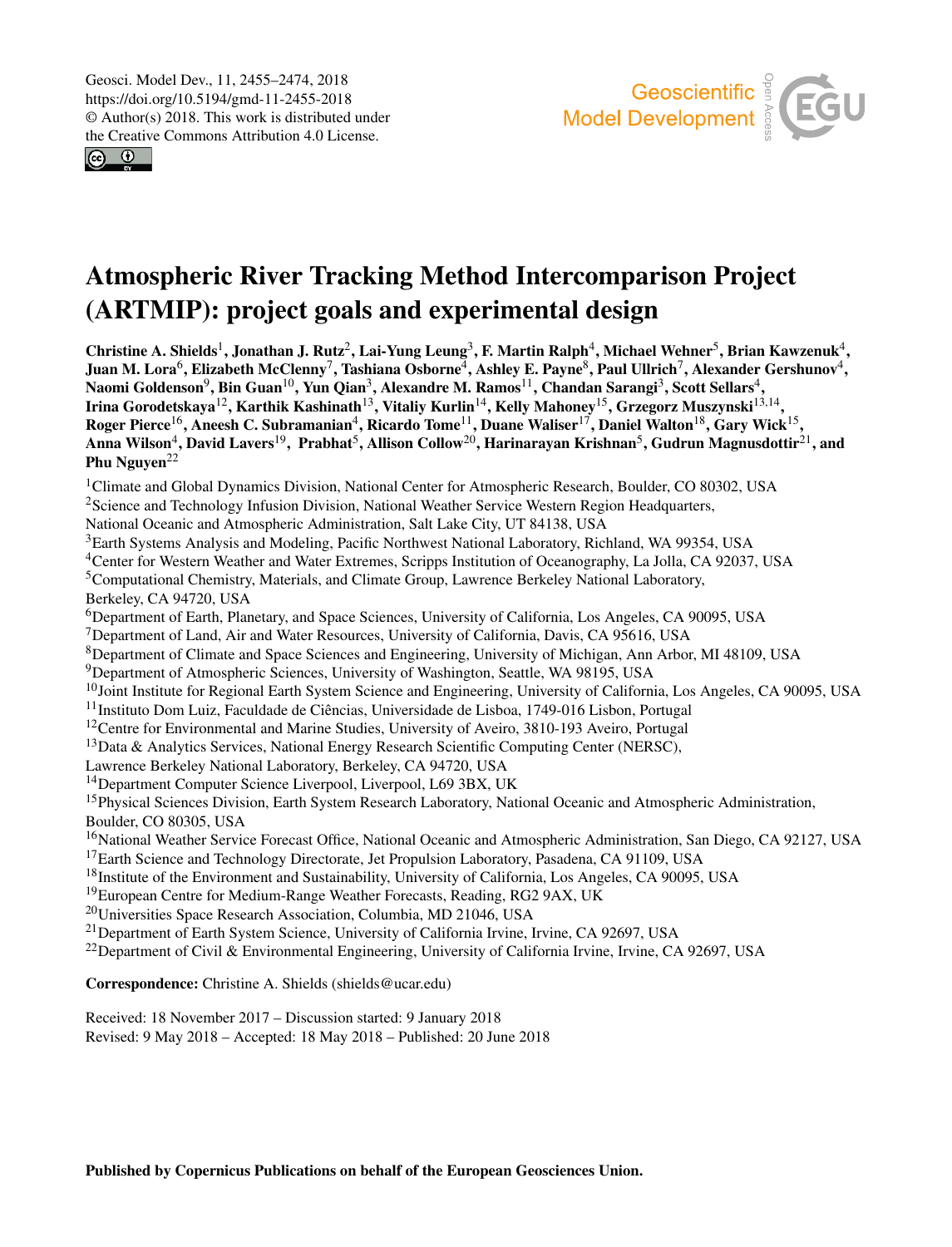Abstract. The Atmospheric River Tracking Method Intercomparison Project (ARTMIP) is an international collaborative effort to understand and quantify the uncertainties in atmospheric river (AR) science based on detection algorithm alone. Currently, there are many AR identification and tracking algorithms in the literature with a wide range of techniques and conclusions. ARTMIP strives to provide the community with information on different methodologies and provide guidance on the most appropriate algorithm for a given science question or region of interest. All ARTMIP participants will implement their detection algorithms on a specified common dataset for a defined period of time. The project is divided into two phases: Tier 1 will utilize the Modern-Era Retrospective analysis for Research and Applications, version 2 (MERRA-2) reanalysis from January 1980 to June 2017 and will be used as a baseline for all subsequent comparisons. Participation in Tier 1 is required. Tier 2 will be optional and include sensitivity studies designed around specific science questions, such as reanalysis uncertainty and climate change. High-resolution reanalysis and/or model output will be used wherever possible. Proposed metrics include AR frequency, duration, intensity, and precipitation attributable to ARs. Here, we present the ARTMIP experimental design, timeline, project requirements, and a brief description of the variety of methodologies in the current literature. We also present results from our 1-month "proof-of-concept" trial run designed to illustrate the utility and feasibility of the ART-MIP project.

# 1 Introduction

Atmospheric rivers (ARs) are dynamically driven, filamentary structures that account for ∼ 90% of poleward water vapor transport outside of the tropics, despite occupying only  $\sim$  10% of the available longitude (Zhu and Newell, 1998). ARs are often associated with extreme winter storms and heavy precipitation along the west coasts of midlatitude continents, including the western US, western Europe, and Chile (e.g., Ralph et al., 2004; Neiman et al., 2008; Viale and Nuñez, 2011; Lavers and Villarini, 2015; Waliser and Guan, 2107). Their influence stretches as far as the polar caps as ARs transfer large amounts of heat and moisture poleward, influencing the ice sheets' surface mass and energy budget (Gorodetskaya et al., 2014; Neff et al., 2014; Bonne et al., 2015). Despite their short-term hazards (e.g., landslides, flooding), ARs provide long-term benefits to regions such as California, where they contribute substantially to mountain snowpack (e.g., Guan et al., 2010), and ultimately refill reservoirs. The sequence of precipitating storms that often accompany ARs may also contribute to relieving droughts (Dettinger, 2014). Because ARs play such an important role in the global hydrological cycle (Paltan et al., 2017) as well as for water resources in areas such as the western US, un-

derstanding how they may vary from subseasonal to interannual timescales and change in a warmer climate is critical to advancing understanding and prediction of regional precipitation (Gershunov et al., 2017).

The study of ARs has blossomed from 10 publications in its first 10 years in the 1990s to over 200 papers in 2015 alone (Ralph et al., 2017). This growth in scientific interest is founded on the vital role ARs play in the water budget, precipitation distribution, extreme events, flooding, drought, and many other areas with significant societal relevance, and is evidenced by current (past) campaigns including the multiagency supported CalWater (Precipitation, Aerosols, and Pacific Atmospheric Rivers Experiment) and ACAPEX (ARM Cloud Aerosol Precipitation Experiment) field campaigns in 2015 with deployment of a wide range of in situ and remote sensing instruments from four research aircraft, a research vessel, and multiple ground-based observational networks (Ralph et al., 2016; Neiman et al., 2008). The scientific community involved in AR research has expanded greatly, with 100+ participants from five continents attending the First International Atmospheric Rivers Conference in August 2016 (http://cw3e.ucsd.edu/ARconf2016/, last access: 15 June 2018), many of whom enthusiastically expressed interest in the AR definition and detection comparison project described here.

The increased study of ARs has led to the development of many novel and objective AR identification methods for model and reanalysis data that build on the initial modelbased method of Zhu and Newell (1998) and observationally based methods of Ralph et al. (2004, 2013). These different methods have strengths and weaknesses, affecting the resultant AR climatologies and the attribution of high-impact weather and climate events to ARs. Their differences are of particular interest to researchers using reanalysis products to understand the initiation and evolution of ARs and their moisture sources (e.g., Dacre et al., 2015; Ramos et al., 2016a; Ryoo et al., 2015; Payne and Magnusdottir, 2016), to assess weather and subseasonal-to-seasonal (S2S) forecast skill of ARs and AR-induced precipitation (Jankov et al., 2009; Kim et al., 2013; Wick et al., 2013a; Lavers et al., 2014; Nayak et al., 2014; DeFlorio et al., 2018; Baggett et al., 2017), evaluate global weather and climate model simulation fidelity of ARs (Guan and Waliser, 2017), investigate how a warmer or different climate is expected to change AR frequency, duration, and intensity (e.g., Lavers et al., 2013; Gao et al., 2015; Payne and Magnusdottir, 2015; Warner et al., 2015; Shields and Kiehl, 2016a, b; Ramos et al., 2016b; Lora et al., 2017; Warner and Mass, 2017), and attribute and quantify aspects of freshwater variability to ARs (Ralph et al., 2006; Guan et al., 2010; Neiman et al., 2011; Paltan et al., 2017).

Representing the climatological statistics of ARs is highly dependent on the identification method used (e.g., Huning et al., 2017). For example, different detection algorithms may produce different frequency statistics, not only between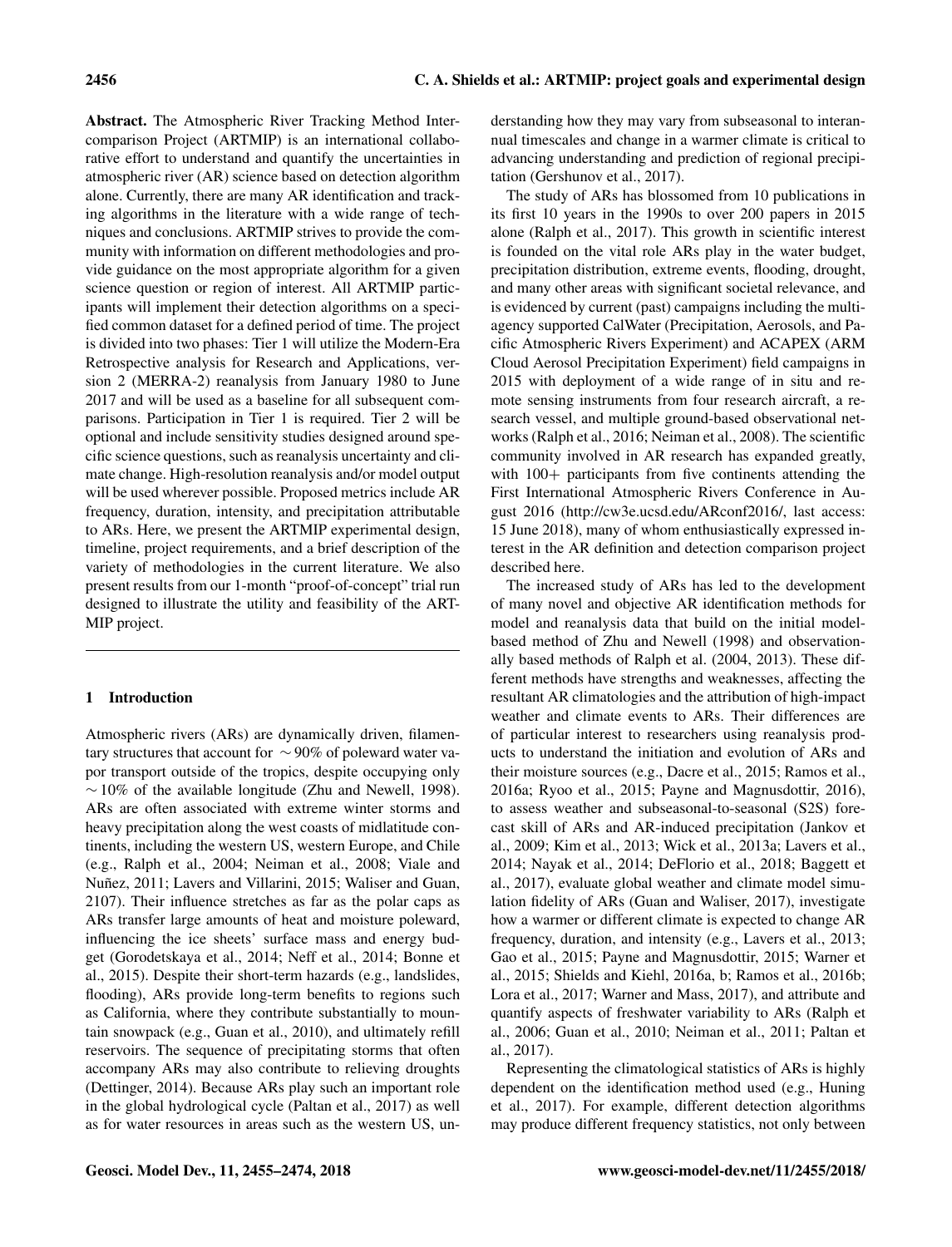

Figure 1. Schematic diagram illustrating the diversity on AR detection algorithms found in current literature by categorizing the variety of parameters used for identification and tracking, and then listing different types of choices available per category.

observation-based reanalysis products but also among future climate model projections. The diversity of information on how ARs may change in the future will not be meaningful if we cannot understand how and why, mechanistically, the range of detection algorithms produces significantly different results. The variety of parameter variable types, and different choices that can be made for each variable in AR detection schemes, is summarized in Fig. 1 and will be described in more detail in Sect. 3.

The detection algorithm diversity problem is not unique to ARs. For instance, the CLIVAR (Climate and Ocean – Variability, Predictability, and Change) program's IMILAST (Intercomparison of Midlatitude Storm Diagnostics) project investigated extratropical cyclones similar to what is proposed here (Neu et al., 2013). That project found considerable differences across definitions and methodologies and helped define future research directions regarding extratropical cyclones for such storms. Hence, it is imperative to facilitate an objective comparison of AR identification methods, develop guidelines that match science questions with the most appropriate algorithms, and evaluate their performance relative to both observations and climate model data so that the community can direct their future work.

The American Meteorological Society (2017) glossary defines an atmospheric river as

"*A long, narrow, and transient corridor of strong horizontal water vapor transport that is typically associated with a low-level jet stream ahead of the cold front of an extratropical cyclone. The water vapor in atmospheric rivers is supplied by tropical and/or extratropical moisture sources. Atmospheric rivers frequently lead to heavy precipitation where they are forced upward—for example, by mountains or by ascent in the warm conveyor*

*belt. Horizontal water vapor transport in the midlatitudes occurs primarily in atmospheric rivers and is focused in the lower troposphere.*"

ARTMIP strives to evaluate each of the participating algorithms within the context of this AR definition.

## 2 ARTMIP Goals

Numerous methods are used to detect ARs on gridded model or reanalysis data; therefore, AR characteristics, such as frequency, duration, and intensity, can vary substantially due to the chosen method. The differences between AR identification methods must be quantified and understood to more fully understand present and future AR processes, climatology, and impacts. With this in mind, ARTMIP has the following goals:

Goal no. 1: Provide a framework that allows for a systematic comparison of how different AR identification methods affect the climatological, hydrological, and extreme impacts attributed to ARs.

The co-chairs and committee have established this framework by facilitating meetings, inviting participants, sharing resources for data and information management, and providing a common structure enabling researchers to participate. The experimental design, described in Sect. 4, is the product of the first ARTMIP workshop, and provides the framework necessary for ARTMIP to succeed. The final design was a collaborative decision and included participation from researchers from around the world who were interested in a AR detection comparison project and who are co-authors on this paper.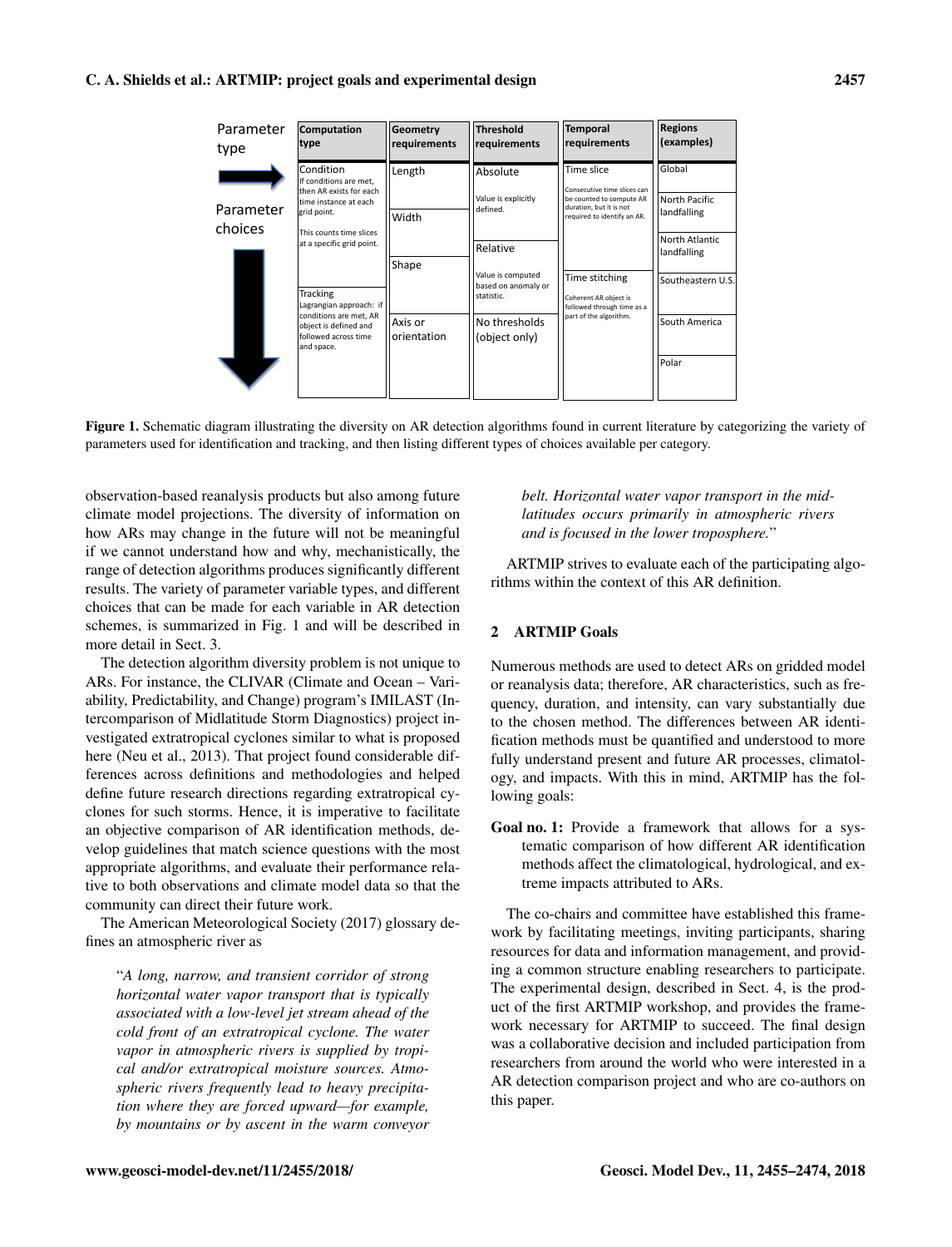

Figure 2. Examples of different algorithm results. (a, b) The fraction of total cool-season precipitation attributable to ARs from Dettinger et al. (2011) and Rutz et al. (2014). (c) As in panels (a, b) but for annual precipitation from Guan and Waliser (2015). These studies use different AR identification methods, as well as different atmospheric reanalyses and observed precipitation datasets.

Goal no. 2: Understand and quantify the differences and uncertainties in the climatological characteristics of ARs, as a result of different AR identification methods.

The second goal is to quantify the extent to which different AR identification criteria (e.g., feature geometry, intensity, temporal, and regional requirements) contribute to the diversity, and resulting uncertainty, in AR statistics, and evaluate the implications for understanding the thermodynamic and dynamical processes associated with ARs, as well as their societal impacts.

The climatological characteristics of ARs, such as AR frequency, duration, intensity, and seasonality (annual cycle), are all strongly dependent on the method used to identify ARs. It is, however, the precipitation attributable to ARs that is perhaps most strongly affected, and this has significant implications for our understanding of how ARs contribute to regional hydroclimate now and in the future. For example, Fig. 2 highlights the results of three separate studies (Dettinger et al., 2011; Rutz et al., 2014; Guan and Waliser, 2015), which used different AR identification methods to analyze the fraction of total cool-season or annual precipitation attributable to ARs from a variety of reanalysis and precipitation datasets. Differences in AR identification methods as well as the techniques used to attribute precipitation to ARs have important implications for understanding the hydroclimate and managing water resources across the western US. For example, because so much of the western US water supply is accumulated and stored as snowpack during the cool season, scientists and resource managers need to know how much of this water is attributable to ARs, and how changing AR behavior might affect those numbers in the future. The purpose of this figure is not to directly compare these analyses but to motivate ARTMIP and illustrate the different ways of identifying and attributing precipitation that already exist in the literature. These results highlight the importance not only of quantifying the current uncertainty in AR climatology but also the importance of future projections and reliable estimates of their uncertainty.

## Goal no. 3: Better understand changes in future ARs and AR-related impacts.

As a key pathway of moisture transport across the subtropical boundary and from ocean to land, ARs are important elements of the global and regional water cycle. ARs also represent a key aspect of the weather–climate nexus as global warming may influence the synoptic-scale weather systems in which ARs are embedded and affect extreme precipitation in multiple ways. Hence, understanding the processes associated with AR formation, maintenance, and decay, and accurately representing these processes in climate models, is critical for the scientific community to develop a more robust understanding of AR changes in the future climate. A key question that will be addressed is how different AR detection methods may lead to uncertainty in understanding the thermodynamic and dynamical mechanisms of AR changes in a warmer climate. Although the water vapor content in the atmosphere scales with warming following the Clausius–Clapeyron relation, changes in atmospheric circulation such as the jet stream and Rossby wave activity may also have a significant impact on ARs in the future (Barnes et al., 2013; Lavers et al., 2015; Shields and Kiehl, 2016b). Will ARs from different ocean basins respond differently to greenhouse forcing? How do natural modes of climate variability, i.e., the El Niño–Southern Oscillation (ENSO), the Arctic Oscillation (AO), the Madden–Julian oscillation (MJO), the Pacific Decadal Oscillation (PDO), or the Southern Annular Mode (SAM), come into play? How do changes in precipitation efficiency influence regional precipitation as-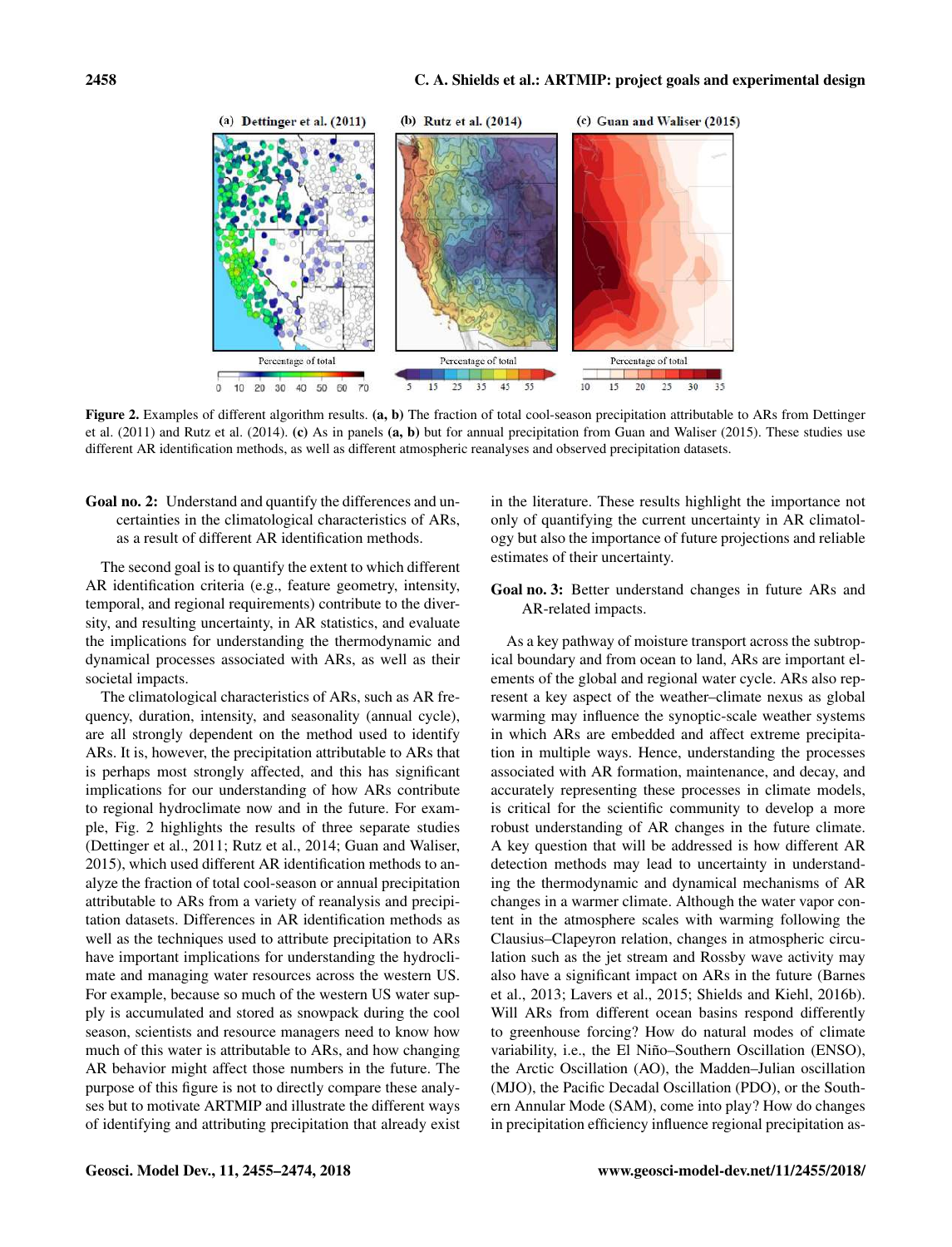| Experimental                                                                          | other regions<br>Western US,<br>adaptable to | $\stackrel{\triangle}{\geq}$                                           | Threshold-free                                                                                                                                                                                                                                                                                                                                   | Topological analysis and machine<br>learned                                                                                                                                                                                                                                                                                    | Condition              | Muszynski<br>et al.                         |                 |
|---------------------------------------------------------------------------------------|----------------------------------------------|------------------------------------------------------------------------|--------------------------------------------------------------------------------------------------------------------------------------------------------------------------------------------------------------------------------------------------------------------------------------------------------------------------------------------------|--------------------------------------------------------------------------------------------------------------------------------------------------------------------------------------------------------------------------------------------------------------------------------------------------------------------------------|------------------------|---------------------------------------------|-----------------|
| https://doi.org/10.1175/MWR-D-15-<br>0279.1 (uses Wick)                               | Southeast US                                 | See Wick                                                               | ARDT-IVT $500 \text{kg m}^{-1} \text{s}^{-1}$ for SE US<br>Absolute:                                                                                                                                                                                                                                                                             | Length $>$ = 1500 km,<br>width $\lt$ = 1500 km                                                                                                                                                                                                                                                                                 | Condition<br>and track | Mahoney<br>et al.                           |                 |
| https://doi.org/10.1002/2016GL071541                                                  | North Pacific<br>Global (A6),<br>(47)        | Time slice                                                             | IVT 100 $\text{kg m}^{-1}$ s <sup>-1</sup> above climatolog-<br>ical area means for N. Pacific<br>Relative:                                                                                                                                                                                                                                      | Length $> = 2000$ km                                                                                                                                                                                                                                                                                                           | Condition              | $\mathop{\hbox{Lora}}$ et al. $^{\hbox{b}}$ | A6, A7          |
| https://doi.org/10.1029/2008GL036445                                                  | Western US                                   | Time slice                                                             | along<br>IVT<br>$_{\rm grid}$<br>points up to 500 km to the north<br>and south along the AR tracks are<br>included as part of the AR if their mean<br>$>$ 200 kg m <sup>-1</sup> s <sup>-1</sup> ;<br>and<br>$\mathrm{track} > 500\,\mathrm{kg\,m^{-1}\,s^{-1}}$<br>$N T > 300 kg m^{-1} s^{-1}$<br>$\Gamma$<br>at landfall<br>Absolute:<br>mean | inating north of 25°N and east of<br>Moisture flux has an eastward or north-<br>ward component at landfall; tracks orig-<br>140° W are rejected                                                                                                                                                                                | Track                  | Leung and<br>Qian <sup>b</sup>              | AS              |
| https://doi.org/10.1029/2012JD018027                                                  | western US<br>UK,                            | Time slice                                                             | $\sim$ 85th percentile determined by evalu-<br>ation of reanalysis products<br>Relative:                                                                                                                                                                                                                                                         | allowed<br>4.5° latitude movement                                                                                                                                                                                                                                                                                              | Condition              | Lavers et<br>$\vec{a}$                      |                 |
| https://doi.org/10.1002/2015GL065435;<br>https://doi.org/10.1175/JCLI-D-16-<br>0088.1 | Western US                                   | Time slice                                                             | $10 \text{ m s}^{-1}$ wind speed<br>$2 \, \mathrm{cm} \, \mathrm{IVV}$<br>Absolute:                                                                                                                                                                                                                                                              | Dependent on threshold requirements<br>1000 km wide<br>to determine footprint;<br>$>$ 2000 km long and $<$                                                                                                                                                                                                                     | Condition              | Hagos et<br>al. <sup>b</sup>                | $\overline{A}4$ |
| https://doi.org/10.1002/2015JD024257;<br>Guan et al. (2018)                           | Global                                       | Time slice                                                             | Absolute min requirement designed for<br>polar locations: 100 kg m <sup>-1</sup> s <sup>-1</sup> IVT<br>85th percentile IVT;<br>Relative:                                                                                                                                                                                                        | $tio > 2$ ; Coherent IVT direction within<br>45° of AR shape orientation and with a<br>Length > 2000 km and length-width ra-<br>poleward component                                                                                                                                                                             | Condition              | Waliser <sup>b,c</sup><br>Guan and          | A <sub>3</sub>  |
| https://doi.org/10.1002/2014GL060881                                                  | Polar (East<br>Antarctica)                   | Time slice                                                             | aZN using IWV adjusted for reduced<br>tropospheric moisture holding capacity<br>at low temperatures ( $AR_{\text{coeff}} = 0.2$ )<br>Relative:                                                                                                                                                                                                   | coast (within<br>tinuously at all latitudes for $\geq 20^{\circ}$<br>$(\text{length} > 2000 \text{ km}),$<br>within $\pm 15^\circ$ longitude sector (width of<br>$30^{\circ} \sim 1000$ km at 70° S; requirement<br>defined longitudinal sector) and con-<br>at the<br>of meridional extent)<br>$IWV >$ thresh.<br>equatorward | Condition              | Gorodetskaya<br>et al.                      |                 |
| Goldenson et<br>al. (2018)                                                            | Western US                                   | Time slice                                                             | 2 cm IWV<br>Absolute:                                                                                                                                                                                                                                                                                                                            | .000 km wide,<br>$\vee$<br>$>$ 2000 km long and<br>object recognition                                                                                                                                                                                                                                                          | Condition              | Goldenson <sup>b</sup>                      | A2              |
| https://doi.org/10.1002/2017GL074175                                                  | Western US                                   | time steps for<br>(three<br>Time stitching<br>6-hourly data)<br>$-18h$ | $250 \text{ kg m}^{-1} \text{ s}^{-1} \text{ IVT}$<br>$1.5 \text{ cm}$ IWV<br>Absolute:                                                                                                                                                                                                                                                          | $>= 1500 \text{ km}$ long                                                                                                                                                                                                                                                                                                      | Condition<br>and track | Gershunov<br>et al. <sup>b</sup>            | $\overline{z}$  |
| <b>DOI</b> /reference                                                                 | Region                                       | requirements<br>Temporal                                               | requirements<br>Threshold                                                                                                                                                                                                                                                                                                                        | requirements<br>Geometry                                                                                                                                                                                                                                                                                                       | Type                   | Developer                                   |                 |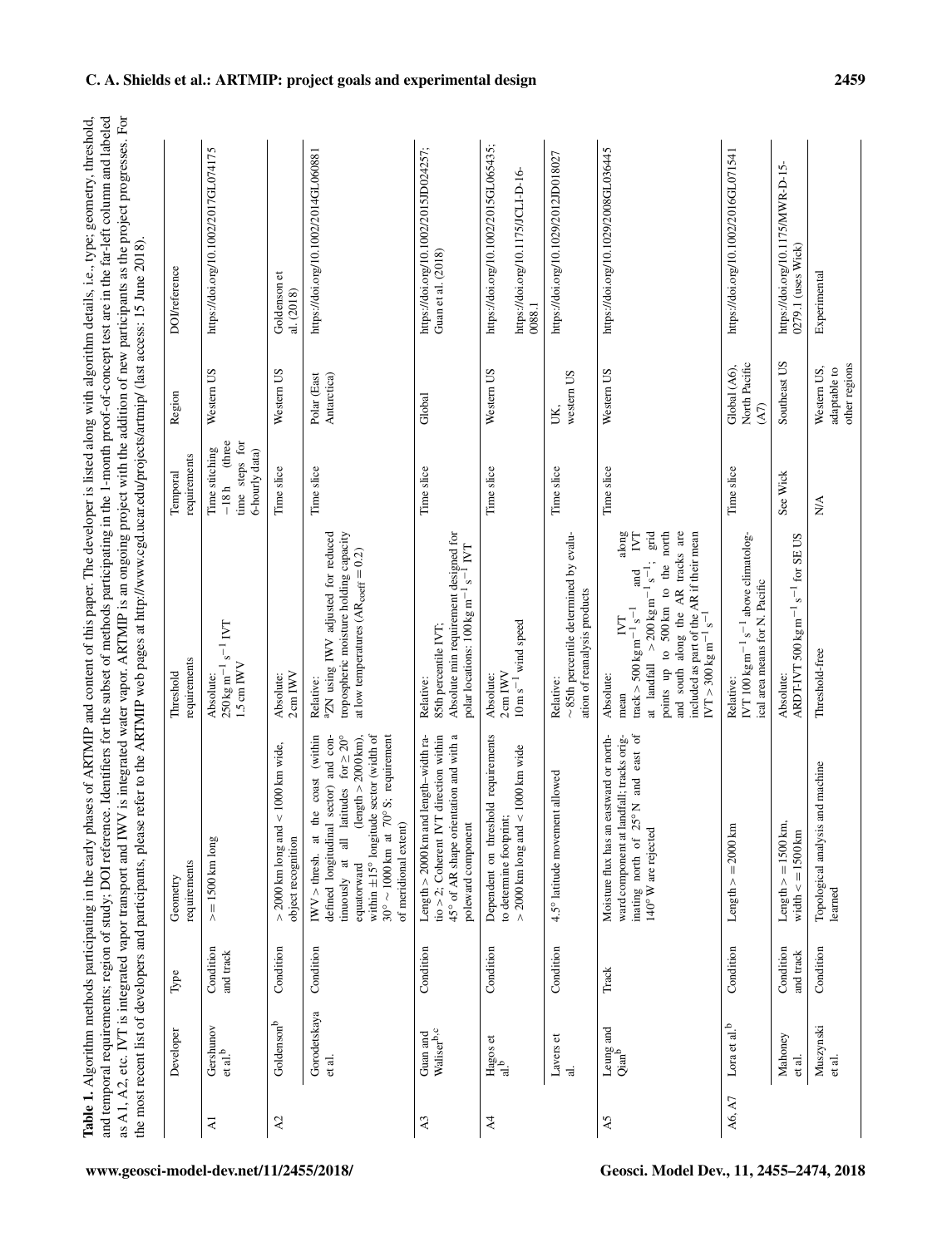|                       | Developer                                                      | Type                   | requirements<br>Geometry                                                                                                                         | requirements<br>Threshold                                                                                                                        | requirements<br>Temporal                                   | Region                                                                                              | <b>DOI</b> /reference                                                            |
|-----------------------|----------------------------------------------------------------|------------------------|--------------------------------------------------------------------------------------------------------------------------------------------------|--------------------------------------------------------------------------------------------------------------------------------------------------|------------------------------------------------------------|-----------------------------------------------------------------------------------------------------|----------------------------------------------------------------------------------|
| A8                    | Magnusdottir <sup>b,c</sup><br>Payne and                       | Condition              | Length $>$ 200 km, landfalling only                                                                                                              | 85th percentile of maximum IVT<br>850 mb wind speed ><br>$IWV > 2 cm$ ,<br>Absolute:<br>$(4m00S-0001)$<br>Relative:<br>$10 \,\mathrm{m\,s^{-1}}$ | (umu<br>$(12h \text{ min}$<br>Time stitching               | Western US                                                                                          | https://doi.org/10.1002/2015JD023586;<br>https://doi.org/10.1002/2016JD025549    |
|                       | Ralph et al.                                                   | Condition              | width $\epsilon = 1000$ km<br>Length $> = 2000$ km,                                                                                              | Absolute:<br>IWV 2 cm                                                                                                                            | Time slice                                                 | Western US                                                                                          | https://doi.org/10.1175/1520-<br>0493(2004)132<1721:sacaoo>2.0.co;2              |
| $\lambda$ 9           | $\begin{array}{c} \text{Ramos et}\\ \text{al.b.c} \end{array}$ | Condition              | latitudinal movement $< 4.5^{\circ}$ N<br>Detected for reference meridians,<br>length $>$ = 1500 km,                                             | IVT 85th percentile (1000–300 mb)<br>Relative:                                                                                                   | for<br>18h minimum<br>ARs<br>Time slice, but<br>persistent | able to<br>rope,<br>regions<br>Africa,<br>Western<br>adapt-<br>other<br>qnnos<br>Eu-                | https://doi.org/10.5194/esd-7-371-2016                                           |
| $\lambda$ 10          | Rutz et al. <sup>b</sup>                                       | Condition              | Length $> = 2000$ km                                                                                                                             | Absolute:<br>$100 \text{ mb} = 250 \text{ kg m}^{-1} \text{ s}^{-1}$<br>Ş<br>(surface<br>S                                                       | Time slice                                                 | on tropics<br>value<br>Global,<br>low                                                               | https://doi.org/10.1175/MWR-D-13-<br>00168.1                                     |
| $A12,$<br>AII,<br>A13 | Sellars et al. <sup>b</sup>                                    | Track                  | Object identification                                                                                                                            | Absolute:<br>$(A12)$ , 700 $(A13)$ kg m <sup>-1</sup> s <sup>-1</sup><br>IVT, thresholds tested = $300(A11), 500$                                | minimum<br>period<br>Time stitching,<br>24 h               | Global                                                                                              | https://doi.org/10.1002/2013EO320001;<br>https://doi.org/10.1175/JHM-D-14-0101.1 |
| A14                   | Shields and<br><b>Kiehl<sup>b</sup></b>                        | Condition              | rants, landfalling only<br>rection from specified regional quad-<br>min 200 km length; 850 mb wind di-<br>Ratio 2:1, length to width grid points | wind threshold defined by regional 85th<br>${}^{3}ZN$ moisture threshold using IWV;<br>percentile 850 mb wind magnitudes<br>Relative:            | I'ime slice                                                | specific<br>adaptable<br>sula,<br>$_{\rm int}$<br>Western<br>Iberian Penin-<br>regional<br>UK,<br>S | https://doi.org/10.1002/2016GL070470<br>https://doi.org/10.1002/2016GL069476;    |
| Al5                   | TEMPEST <sup>b</sup>                                           | Track                  | cluster size minimum = $120000 \text{ km}^2$<br>tive for widths $>$ 1000 km;<br>Laplacian IVT thresholds most effec-                             | $N T > = 250 \text{ kg m}^{-1} \text{ s}^{-1}$                                                                                                   | Time stitching                                             | Global, but lati-<br>$tude \geq 115^{\circ}$                                                        | Experimental                                                                     |
|                       | Walton et al.                                                  | and track<br>Condition | Length $> = 2000$ km                                                                                                                             | $N T > 250 \text{ kg m}^{-1} \text{ s}^{-1}$<br>Relative:<br>+ daily IVT climatology                                                             | unuun<br>period<br>Time stitching,<br>24h                  | Western US                                                                                          | Experimental                                                                     |
|                       | Wick et al.                                                    | and Track<br>Condition | wide object identification involving<br>shape and axis<br>$>$ = 2000 km long, $<$ = 1000 km                                                      | $ABDT-IWV > 2 cm$<br>Absolute:                                                                                                                   | stitching<br>Time slice and                                | Regional                                                                                            | https://doi.org/10.1109/TGRS.2012.2211024                                        |

c

These 1-month proof-oncept methods apply a percentile approach to determining ARs. A3 and A8 applied the full Modern-Era Retrospective analysis for Research and Applications, version 2 (MERRA-2) climatology publications (DOI reference column in this table) for climatologies used in earlier published studies by each developer. The climatology used to compute percentile is often dependent on the dataset (reanalysis or model dat to compute percentiles. A9 applied the February 2017 climatology for this test only. For the full catalogues, A9 will apply extended winter and extended summer climatologies to compute percentiles. Please refer to individu d.

# 2460 C. A. Shields et al.: ARTMIP: project goals and experimental design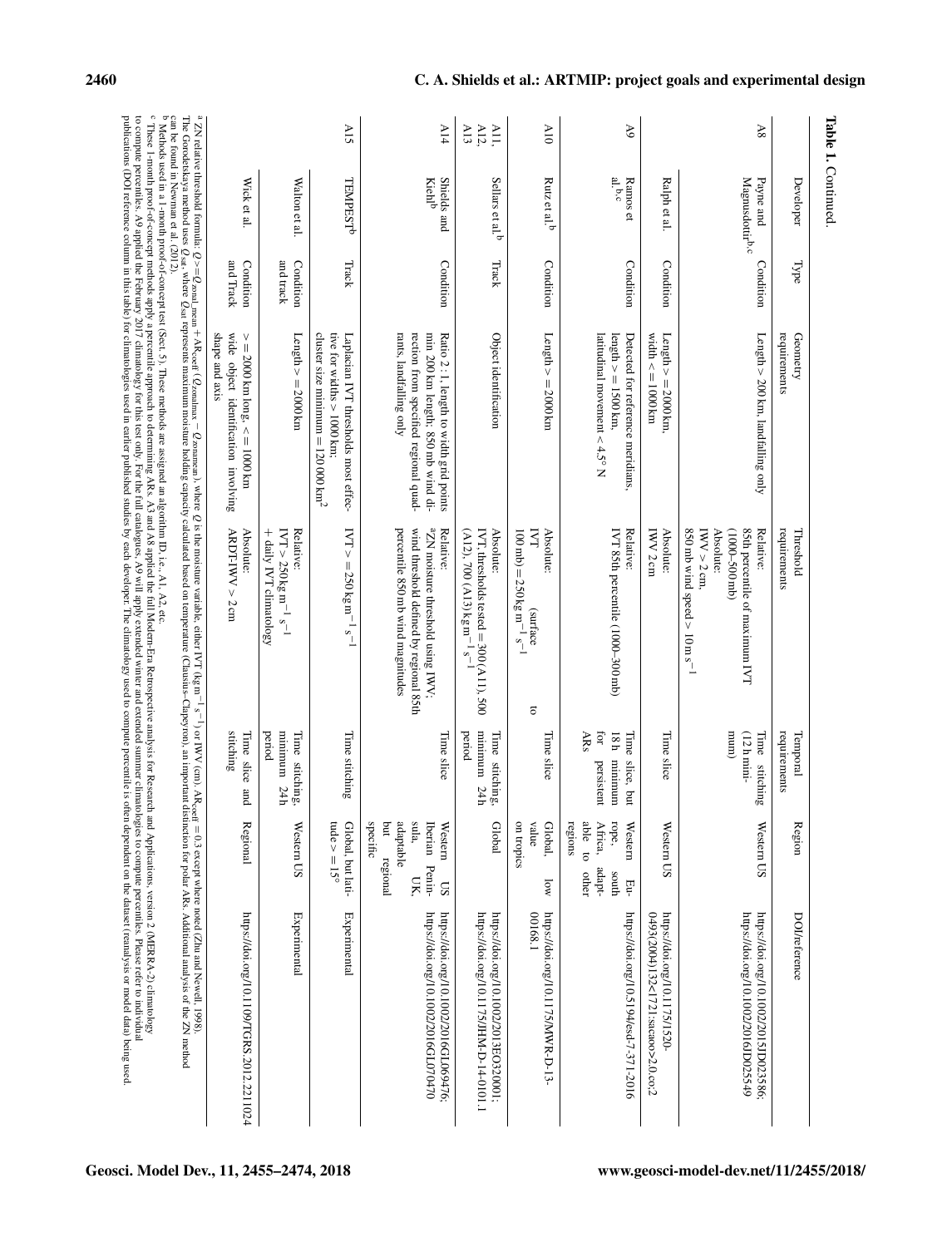sociated with ARs in the future? As the simulation fidelity of ARs is somewhat sensitive to model resolution (Hagos et al., 2015; Guan and Waliser, 2017), another important question is whether certain AR detection and tracking methods may be more sensitive to the resolutions of the simulations than others, and what the implications are for understanding uncertainty in projections of AR changes in the future.

To begin to answer and diagnose these questions, an understanding of how the definition and detection of an AR alters the answers to these questions is needed. A catalogue of ARs and AR-related information will enable researchers to assess which identification methods are most appropriate for the science question being asked, or region of interest. Applying different identification methods to climate simulations of ARs in the present day and future climate will facilitate more robust evaluation of model skill in simulating ARs and identification of mechanisms responsible for changes in ARs and associated extreme precipitation in a warmer climate. Finally, determination of the most appropriate methods of identifying ARs will provide for a set of best practices and community standards that researchers engaged in understanding ARs and climate change can work with and use to develop diagnostic and evaluation metrics for weather and climate models.

#### 3 Method types

Table 1 summarizes the different algorithms adopted by the ARTMIP participants. Details for each parameter type and choice (from Fig. 1) are listed as table columns. The developer of the method is listed by row and refers to individuals or groups who developed the algorithm. The identifier in the first column (A1, A2, etc.) will be used for Figs. 3, 5, 7, and 8, and denotes those algorithms participating in the initial proof-of-concept phase of the project. Type choices are "condition" or "track" (see Sect. 3.1 for definition of these choices). Geometry requirements refer to the shape and axis requirements, if any, of an AR object. For example, a condition AR algorithm that tests a grid point may also have a requirement that strings grid points together to meet a minimum length, width, or axis. Threshold requirements refer to any absolute or relative threshold, typically for a moisturerelated variable, that must be met for an AR object to be defined. Temporal requirements refer to any time conditions to be met. Tracking algorithms typically contain temporal requirements to define an AR object as it is defined in time and space. However, many condition algorithms may also specify a minimum number of time instances (non-varying over a grid point) to be met before an AR object is counted for that grid point. Region refers to whether or not the algorithm is defined to track or count ARs globally or only over specified regions. The reference section lists published papers and datasets and their DOI numbers. "Experimental" algorithms have not been published yet.

#### 3.1 Condition vs. tracking algorithms

The subtleties in language when describing different algorithmic approaches are best illustrated with the "tracking" versus "condition" parameter type. For ARTMIP purposes, two basic detection "types," defined at the first ARTMIP workshop, represent two fundamentally different ways of detecting ARs. "Condition" refers to counting algorithms that identify a time instance where AR conditions are met. Condition algorithms typically search grid point by grid point for each unique time instance. If AR geometry (involving multiple grid points) and threshold requirements are met, then an AR condition is found at that grid point and that point in time. Condition methods may also have an added temporal requirement, but this does not impact the fact that conditions are met at a unique point in space (grid point).

"Tracking" refers to a Lagrangian-style detection method where ARs are objects that can be tracked (followed) in time and space. Objects have specified geometric constraints and can span across grid points. Tracking algorithms must include a temporal requirement that stitches time instances together; i.e., a tracked AR would include several 3 h time slices stitched together. An example of an object-oriented tracking methods is the Sellars et al. (2015) tracking method.

## 3.2 Thresholding: absolute versus relative approaches

Another major area where algorithms diverge is in how to determine the intensity of an AR. Some methods follow studies, such as Ralph et al. (2004) and Rutz et al. (2014), that assign an observationally derived value, such as 2 cm of IWV, or an IVT value of 250 kg m<sup>-1</sup> s<sup>-1</sup> to determine the physical threshold required for identification of an AR. Other methods use a statistical approach rather than an absolute value when setting a threshold value, such as the approach developed by Lavers et al. (2012) where an AR is defined by the 85th percentile values of IVT ( $kg \text{ m}^{-1} \text{ s}^{-1}$ ). Other relative threshold methods, such as Shields and Kiehl (2016a, b), and Gorodetskaya et al. (2014), apply a direct interpretation of the foundational Zhu and Newell (1998) paper that defines ARs by computing anomalies of IWV (cm) or IVT ( $\text{kg m}^{-1} \text{ s}^{-1}$ ) by latitude band. Further, Gorodetskaya et al. (2014) used the physical approach to define a threshold for IWV depending on the tropospheric moisture holding capacity as a function of temperature at each pressure level (Clausius–Clapeyron relation). The Lora et al. (2017) method is yet another relative thresholding technique wherein ARs are detected for IVT at  $100 \text{ kg m}^{-1} \text{ s}^{-1}$  above a climatological-derived mean IVT value and thus changes with the climate state. Although all of these methods "detect" ARs, they do not always detect the same object. Observationally based methods may be best for case studies, forecasts, or current climatologies, but future climate research may be better served by relative methodologies, partly because of model biases in the moisture and/or wind fields. Ultimately, however, the best al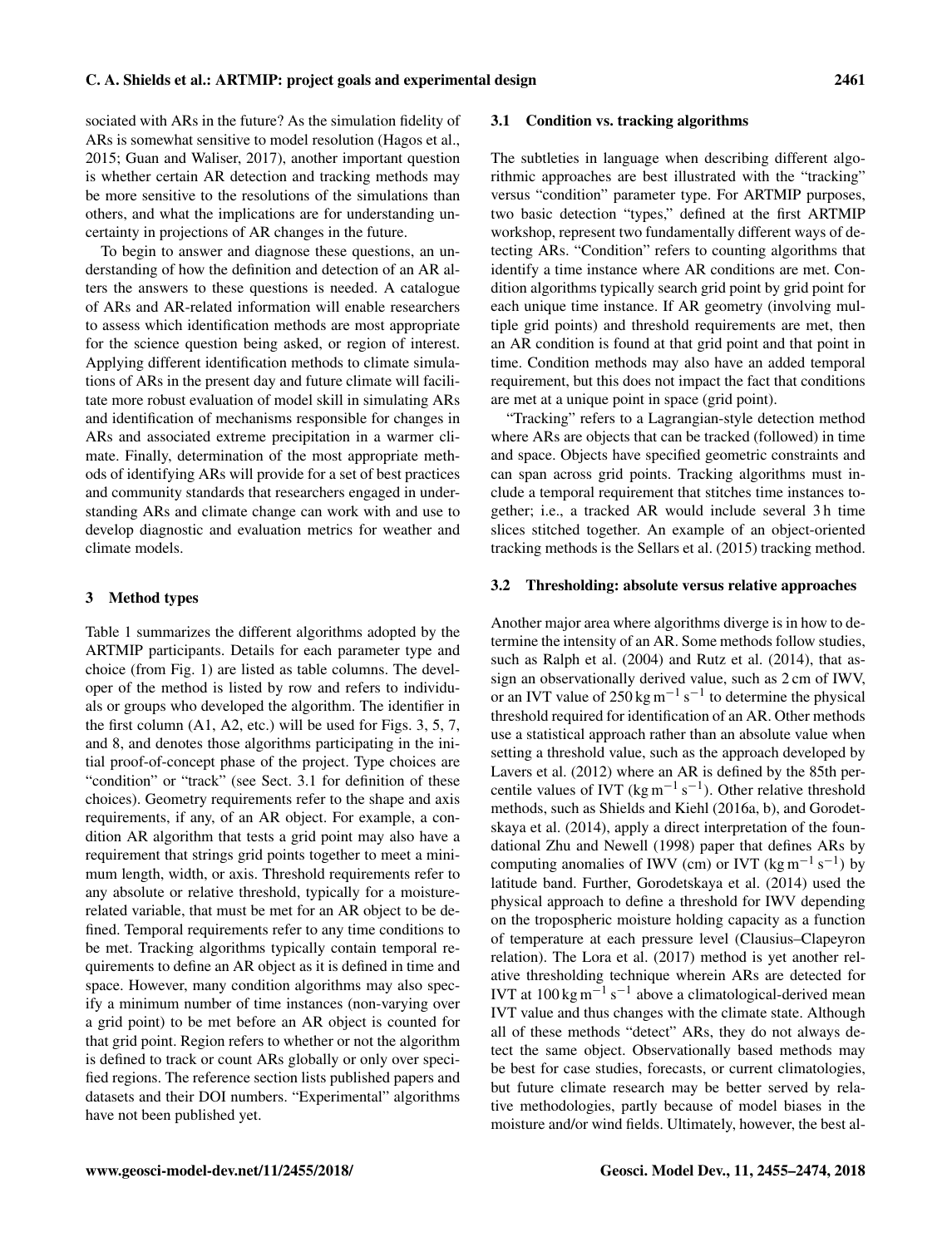gorithmic choice will be unique to the science being done, rather than depend on general categories.

## 4 Experimental Design

ARTMIP will be conducted using a phased experimental approach. All participants must contribute to the first phase to provide a baseline for all subsequent experiments in the second phase. The first phase will be called Tier 1 and will require that participants provide a catalogue of AR occurrences for a set period of time using a common reanalysis product. This phase will focus on defining the uncertainties amongst the various detection method algorithms. The second phase, Tier 2, is optional, and will potentially include creating catalogues for a number of common datasets with different science goals in mind. To some degree, the experiments chosen for Tier 2 will be informed by the outcomes of Tier 1; however, initially, ARTMIP participants have proposed three separate Tier 2 experiments. The first and second experiments will test AR algorithms under climate change scenarios and different model resolutions, and the third experiment will explore the uncertainties to the various reanalysis products. Table 2 outlines the timeline for ARTMIP.

## 4.1 Tier 1 description

ARTMIP participants will run their independent algorithms on a common reanalysis dataset and adhere to a common data format. Tier 1 will establish baseline detection statistics for all participants by applying the algorithms to MERRA-2 (Modern Era Retrospective analysis for Research and Applications, version 2) (Gelaro et al., 2017, data DOI number: 10.5067/QBZ6MG944HW0) reanalysis data, for the period of January 1980–June 2017. To eliminate any processing differences between algorithm groups, all moisture and wind variables have been processed and made available at the University of California, San Diego (UCSD) Center for Western Weather and Water Extremes (CW3E) (Brian Kawzenuk, personal communication, 2017) at  $\sim$  50 km (0.5° × 0.625°) spatial resolution and 3-hourly instantaneous temporal resolution. Specifically, ARTMIP participants that require IVT (integrated vapor transport, kg m<sup>-1</sup> s<sup>-1</sup>) information for their algorithms will be using IVT data calculated by UCSD using the MERRA-2 data 3-hourly zonal and meridional winds, and specific humidity variables. IVT is calculated using the following Eq. (1) (from Cordeira et al., 2013):

$$
IVT = -\frac{1}{g} \int_{P_b}^{P_t} (q(p)V_h(p))dp,
$$
\n(1)

where q is the specific humidity (kg kg<sup>-1</sup>),  $V_h$  is the horizontal wind vector  $(m s^{-1})$ ,  $P_b$  is 1000 hPa,  $P_t$  is 200 hPa, and  $g$  is the acceleration due to gravity. The 1-hourly averaged IVT data available from MERRA-2 directly will not be used. A comparison between 3-hourly UCSD IVT-computed data and 1-hourly MERRA-2 data was completed with details found in the Supplement. Although the 1 h data provide better temporal resolution, the 3-hourly data provide ample temporal information and are sufficient for algorithmic detection comparisons for ARTMIP. Gains using the 1-hourly MERRA-2 IVT data do not outweigh the extra burden in computational resources required for groups to participate in ARTMIP.

Not all algorithms require IVT. Instead, some use IWV, integrated water vapor, or precipitable water (cm). This quantity is derived from MERRA-2 data and is computed as Eq. (2):

$$
IWV = -\frac{1}{g} \int_{P_b}^{P_t} q(p) dp,
$$
\n(2)

where q is the specific humidity (kg kg<sup>-1</sup>),  $P_b$  is 1000 hPa,  $P_t$  is 200 hPa, and g is the acceleration due to gravity. Table 3 summarizes all the MERRA-2 data available for AR tracking.

Once catalogues are created for each algorithm, data will be made available to all participants. Data format specifications for each catalogue are found in the Supplement.

Many of the ARTMIP participants focus on the North Pacific (western North America) and North Atlantic (European) regions; however, ARs in other regions, such as the poles and the southeast US may also be evaluated with ARTMIP data. We are not placing any coverage requirements for participation in ARTMIP, and each group can provide as many global or regional catalogues as desired.

#### 4.2 Tier 2 description

Tier 2 will be similar in structure to Tier 1 in that all participants will create catalogues on a common dataset and follow the same formats, etc. However, instead of algorithms creating catalogues for one reanalysis product, a number of sensitivities studies will be conducted, spanning AR detection sensitivity to reanalysis products, and AR detection sensitivity under climate change scenarios.

#### 4.2.1 High-resolution climate change catalogues

For climate model resolution studies, CAM5 (Community Atmosphere Model, version 5; Neale et al., 2010) 20th century simulations available at 25, 100, and 200 km resolutions from the C20C+ (Climate of the 20th Century Plus Project) subproject on detection and attribution (http: //portal.nersc.gov/c20c, last access: 15 June 2018) are available for participants to create AR catalogues for a period of 27 years (1979–2005). For climate change studies, highresolution (25 km) historical (1979–2005) and end-of-thecentury RCP8.5 (2080–2099) CAM5 simulation data are also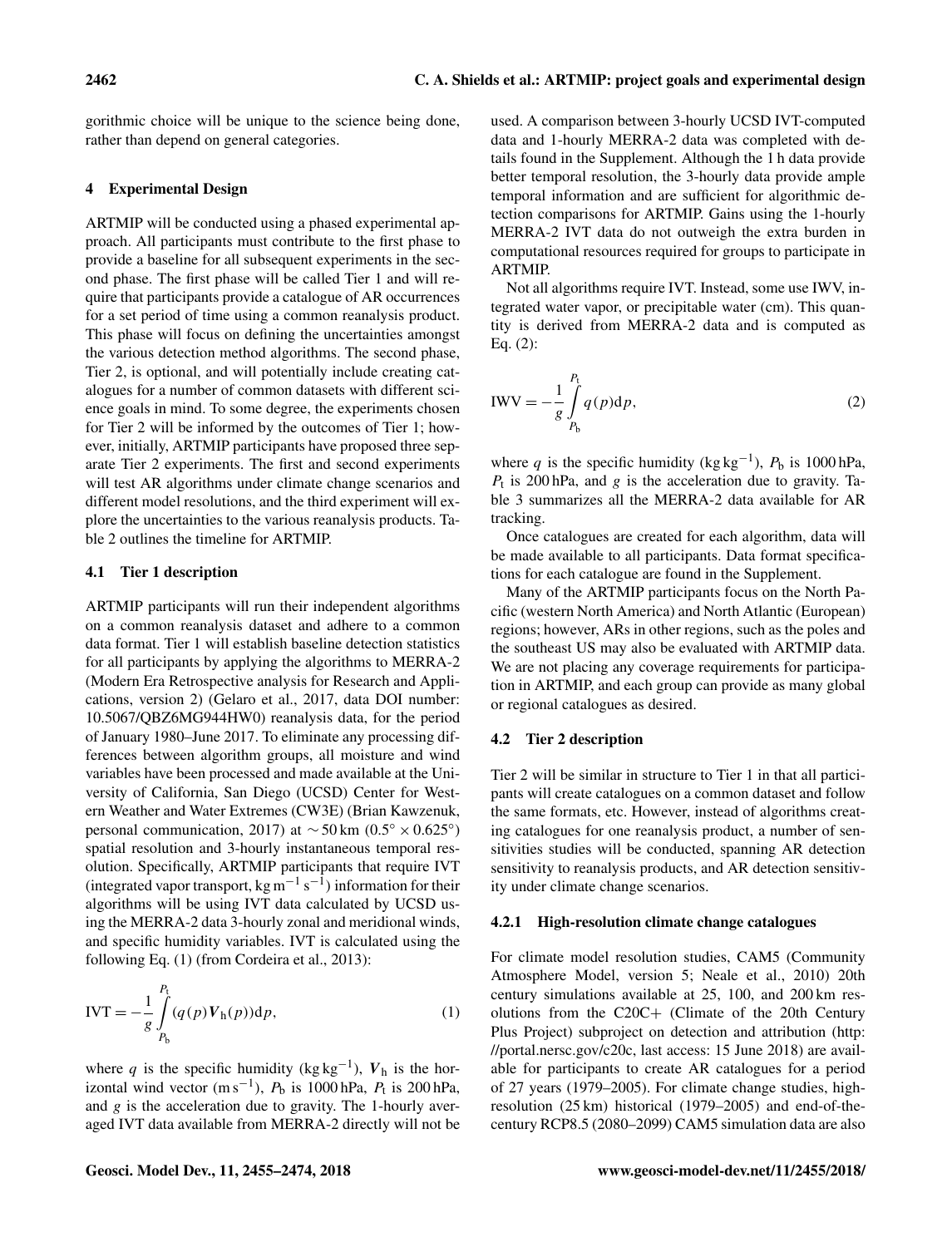| Target date                  | Activity                                               |
|------------------------------|--------------------------------------------------------|
| <b>May 2017</b>              | <b>First ARTMIP workshop</b>                           |
| <b>August/September 2017</b> | 1-month proof-of-concept test                          |
| January-April 2018           | <b>Full Tier 1 catalogues completed</b>                |
| April 2018                   | <b>Second ARTMIP workshop</b>                          |
| Spring/summer/fall 2018      | Tier 1 analysis and scientific papers                  |
| Fall 2018, ongoing           | Tier 2 climate change catalogues due, analysis, papers |
| Summer 2019, ongoing         | Tier 2 CMIP5 catalogues due, analysis, papers          |
| Winter $2019/2020$ , ongoing | Tier 2 reanalysis catalogues, analysis, papers         |

Table 3. ARTMIP variables available for detection algorithms.

| Variable         | Variable units                    | Description                      | Level                                     |
|------------------|-----------------------------------|----------------------------------|-------------------------------------------|
| $\boldsymbol{U}$ | $\mathrm{m}\,\mathrm{s}^{-1}$     | Zonal wind                       | All pressure levels                       |
| V                | $\mathrm{m}\,\mathrm{s}^{-1}$     | Meridional wind                  | All pressure levels                       |
| Q                | $kg\,kg^{-1}$                     | Specific humidity                | All pressure levels                       |
| T                | Kelvin                            | Air Temperature                  | All pressure levels                       |
| <b>IVT</b>       | $\text{kg m}^{-1} \text{s}^{-1}$  | Integrated vapor transport       | Integrated from 1000 to 200 hPa           |
| <b>IWV</b>       | mm                                | Integrated water vapor           | Integrated from 1000 to 200 hPa           |
| $u_{\text{IVT}}$ | $\text{kg m}^{-1} \text{s}^{-1}$  | Zonal wind component of IVT      | Available as integrated or pressure level |
| $v_{\text{IVT}}$ | $\text{kg m}^{-1} \text{ s}^{-1}$ | Meridional wind component of IVT | Available as integrated or pressure level |

provided. This version of CAM5 uses the finite volume dynamical core on a latitude–longitude mesh (Wehner et al., 2014) with data freely available at http://portal.nersc.gov/ c20c.

We use high-resolution data for both the Tier 1 ( $\sim$  50 km) and Tier 2 (25 km) climate change catalogues because it has been shown that high-resolution data are important in replicating AR climatology and regional precipitation. Although some climate models have a tendency to overestimate extreme precipitation related to ARs, these biases tend to decrease when high resolution is applied (Hagos et al., 2015, 2016). In an Earth system modeling framework, regional precipitation is represented more realistically in the higherresolution version compared to the standard lower-resolution horizontal grids (Delworth et al., 2012; Small et al., 2014; Shields et al., 2016). High-resolution data will have a better representation of topographical features and be better able to represent regional features at a finer scale.

#### 4.2.2 CMIP5 catalogues

A number of studies have analyzed CMIP5 model outputs to explore future changes in ARs and the thermodynamic and dynamical mechanisms for the changes (e.g., Lavers et al., 2013; Payne and Magnusdottir, 2015; Warner et al., 2015; Gao et al., 2016; Shields and Kiehl, 2016b; Ramos et al., 2016b). However, there is a lack of systematic comparison of the results and how differences in AR detection and tracking may have influenced the conclusions regarding the changes

in AR frequency, AR mean and extreme precipitation, spatial and seasonal distribution of landfalling ARs, and other AR characteristics, impacts, and mechanisms. Characterizing uncertainty in projected AR changes associated with detection algorithms will facilitate more in-depth analysis to understand other aspects of uncertainty related to model differences, internal variability, and scenario differences, and such uncertainties influence our understanding of AR changes in a warming climate.

#### 4.2.3 Reanalysis catalogues

For the reanalysis sensitivity experiment, products chosen may include ERA-I or 5 (European Reanalysis – ERA-Interim, or version 5; Dee et al., 2011), NCEP/NCAR (National Centers for Environmental Prediction – National Center for Atmospheric Research; Kalnay et al., 1996), JRA-55 (Japanese 55-year Reanalysis; Kobayashi et al., 2015), CFSR (Climate Forecast System Reanalysis; Saha et al., 2014), and the NOAA-CIRES 20th Century Reanalysis (Compo et al., 2011). Resolution will be coarsened to the lowest resolution, and temporal frequency will be chosen by the lowest temporal frequency available amongst all the various products for the necessary variables (listed in Table 3).

#### 5 Metrics

Once all the catalogues are complete, then analysis will begin. There are many metrics to potentially analyze that are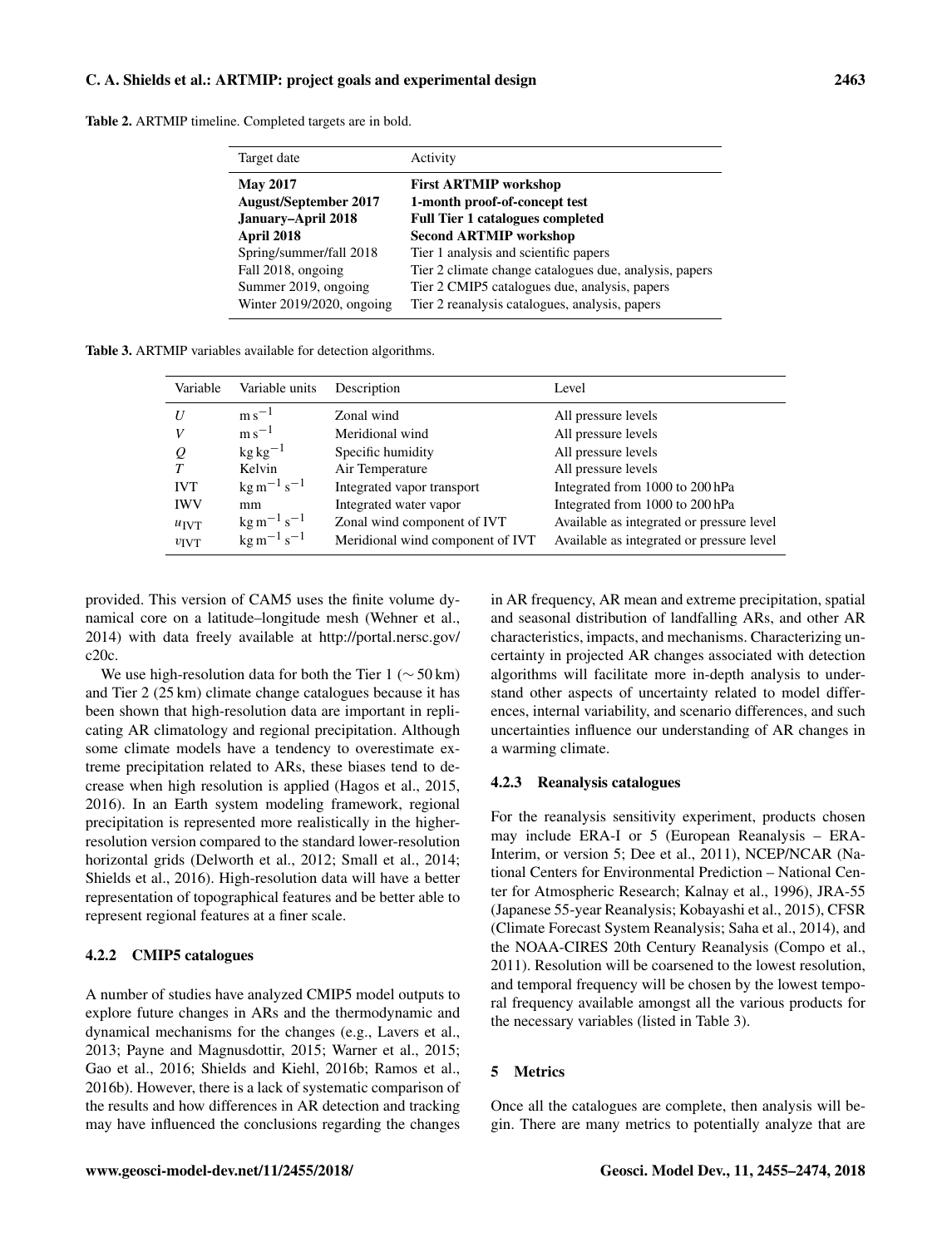currently found in the literature. The frequency, duration, intensity, climatology of ARs, and their relationship to precipitation are common. Other metrics, such as those described in Guan and Waliser (2017), can be adapted for ARTMIP. To test the experimental design, we conducted a 1-month proofof-concept test to help the basic design and fine tune a few metrics. Here, we present a few results from this 1-month test that diagnose frequency, intensity and duration for two landfalling AR regions, the North Pacific and North Atlantic. For the full Tier 1 analysis in future publications, global views will be added. Landfalling regions are chosen so that both regional algorithms, focused on impacts to specific continental areas, and global algorithms can be compared directly. For the full catalogues in Tier 1, additional regions will be analyzed, including the east Antarctic, which has proven to have large differences between methodologies that implement a global algorithm compared to a regionally specific polar algorithm (Gorodetskaya et al., 2014). February 2017 was chosen because of the frequent landfalling North Pacific ARs during this time. Algorithms participating in the 1-month test are labeled with a "b" in Table 1 and identified with an algorithm ID, i.e., A1, A2, etc. We also conducted a "human" control, where AR conditions and tracks were identified by eye for the month of February for landfalling ARs impacting the western coastlines of North America and Europe. Full details on the human control dataset are explained in the Supplement. We emphasize here that the human control is not considered "truth", nor is it better or worse than automated methods, but merely another (subjective) method to add to the spectrum of detection algorithms participating in ART-MIP.

#### 5.1 Frequency

Figure 3 shows frequency (in 3 h instances) by latitude band for landfalling ARs. The human control as well as each of the methods are plotted for February 2017. Each color represents a unique detection algorithm, and the black lines represent the human controls where both IVT and IWV were utilized to identify ARs by eye. The IVT threshold (solid black line) is  $250 \text{ kg m}^{-1} \text{ s}^{-1}$ , and the IWV thresholds (two different dashed lines) are 2 and 1.5 cm, respectively. For western North America, all of the algorithms and the human controls agree on the shape of the latitudinal distribution with most AR 3 h period detections accumulating along the coast of California. ARs over the North Atlantic are latitudinally more diverse, but the majority of algorithms and controls peak around 53◦ N. Regarding the actual number of 3 h periods, there is a large spread in the frequency values across all the automated algorithms with the human control "detections" far exceeding most algorithms. This preliminary result suggests that setting a moisture threshold of 250 kg m<sup>-1</sup> s<sup>1</sup> or an IWV value of 2 cm for North Atlantic ARs, as in the human control, is potentially too permissive.



Figure 3. Human control vs. method counts (3 h instances) at the coastline for landfalling ARs by latitude for the month of February using MERRA-2 3-hourly data. West refers to North Pacific ARs making landfall along western North America, and east refers to North Atlantic ARs impacting European latitudes. Color lines represent detection algorithms and black lines represent the "human" control. The black solid line represents a static IVT 250 kg m<sup>-1</sup> s<sup>-1</sup> threshold, and the black dashed (and dotted) lines represent static 2 and 1.5 cm IWV thresholds, respectively. Algorithm identifiers (A1, A2, etc.) are specified in Table 1.

To help identify case study events, a methodology count of how many (and which) methods detect an AR along the coast can be conducted. Figure 4 plots the number of methods that detect an AR at the North American coastline for a sample of days in February 2017. The number of method detections for each 3 h time instance per day was computed, but only the maximum time instance per day is plotted for simplicity. The polygons represent the number of methods. For example, if only one method detects an AR at a specific grid point along the coast, then a beige circle is plotted at that grid point along the coast; if 14 methods detect an AR at a specific grid point along the coast, then a dark blue circle is plotted at that grid point along the coast, and so forth. Even with this basic representation, the diversity in numbers of method detections for each day is large. There are days where there is good method agreement in identifying AR conditions along the coastline. For example, for 7 February, most methods identify AR conditions in southern California, and on 9 and 15 February many methods detect ARs in the Pacific northwest. However, there are many days where only a handful of methods detect ARs (i.e., 22 and 28 February). The ability of individual algorithms to detect the duration of events listed here is examined in further detail in Sect. 5.3.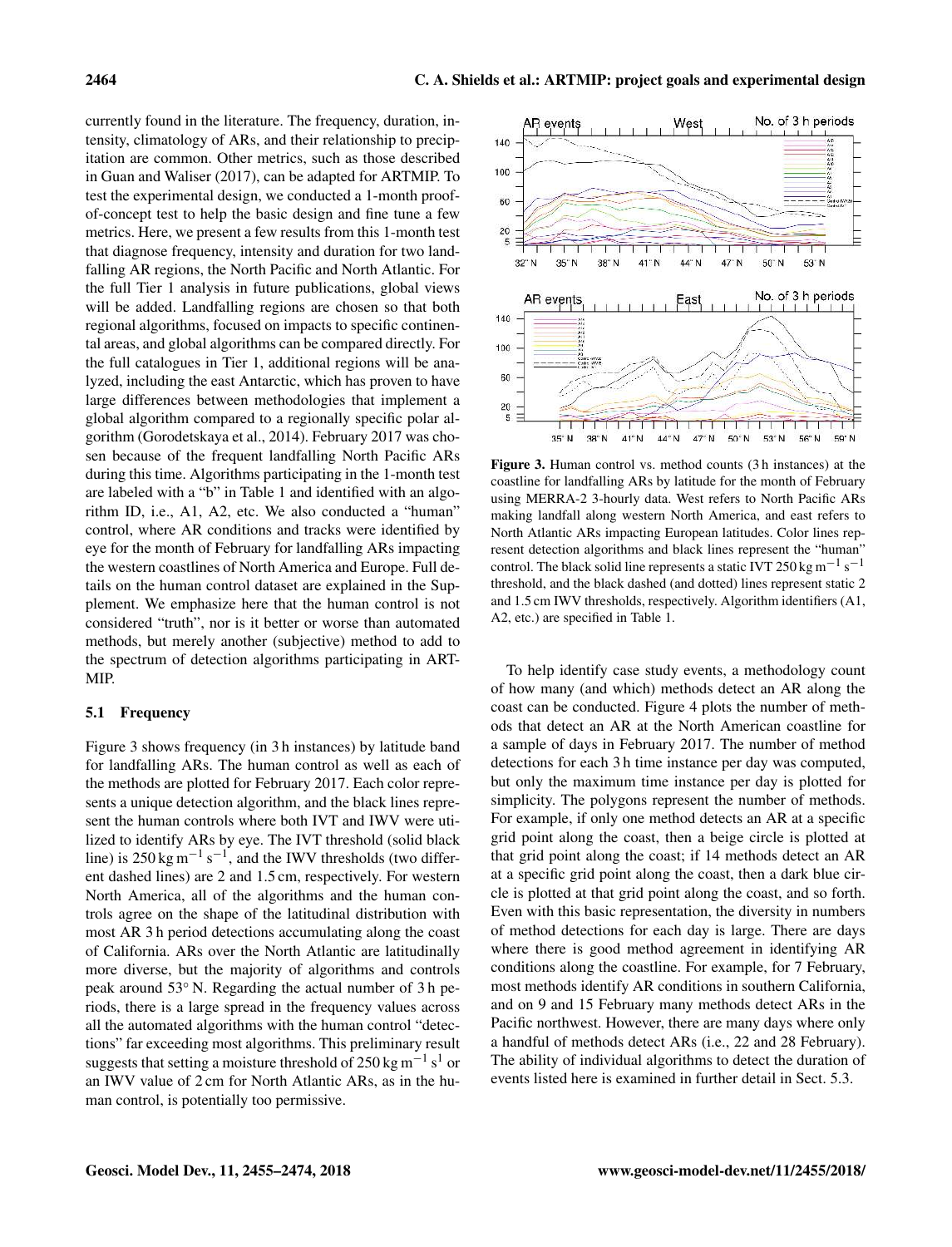

Figure 4. The number of methods that detect an AR at the coastline for sample days in February is plotted; plots are labeled with the date in YYYYMMDD format; i.e., 20170201 is 1 February 2017. Because each day had eight associated time steps, the maximum number of methods for each day is plotted. The polygons represent the number of methods; i.e., if only one method detected an AR at a specific grid point along the coast, then a light beige circle is plotted at that grid point along the coast; if 14 methods detected an AR at a specific grid point along the coast, then the darkest blue star is plotted at that grid point along the coast. Individual methods are not identified.

# 5.2 Intensity

Intensity can be defined in many ways but often refers to the amount of moisture present in an AR and/or the strength of the winds. IVT is an obvious quantity to use when evaluating the strength of an AR because it incorporates both wind and moisture. There is value, however, at looking at these quantities separately when trying to decompose dynamic and thermodynamic influences. For the 1-month test, we looked at IVT for time instances where ARs exist.

In Figs. 5 and 6, we show two different ways of looking at mean AR-IVT across applicable methods to highlight how the definition of intensity can also vary. Figure 5a and b show composites (for the North Pacific and European sectors, respectively) only at grid points where detection algorithms are implemented and include all time instances. This provides a look at the mean IVT for all ARs at all locations for all times.

Not all algorithms search for AR conditions at all points. For example, A14 (Shields and Kiehl) only detects ARs that make landfall along coastal grid points, and A9 (Ramos et al.) detects ARs along reference meridians (for masks for regional algorithms, see Fig. S3 in the Supplement). Figure 6 comparatively, shows IVT composites for each grid point, focusing only on specific time periods where landfalling ARs exist. While Fig. 5 shows mean IVT for all ARs at detection points, Fig. 6 is the composite for landfalling ARs only. Each of these methods shows intensity but is looking at different quantities. The landfalling ARs have a different signature and a less intense distribution, compared to the all-location AR composites. As one would expect, for both Figs. 5 and 6, methods with higher thresholds on IVT produce much higher AR average intensities; thus, AR intensity metrics could be thought of as self-selecting for some cases.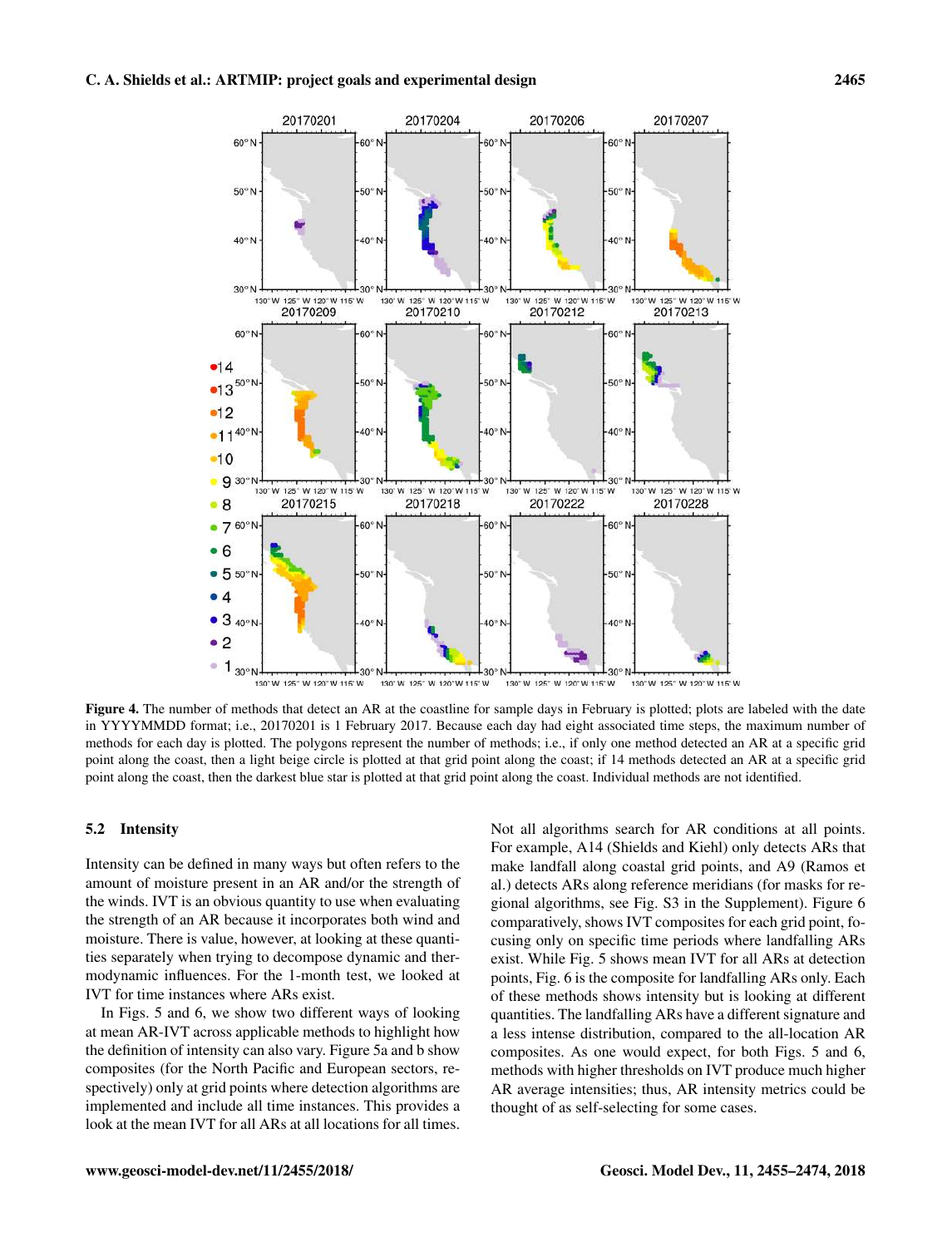

#### Figure 5.

## 5.3 Duration

The duration of ARs also must be defined. Typically, this is expressed as the length of time an AR affects a point location, for example, a coastal location for a landfalling storm. However, for tracking algorithms, duration may be defined as the life cycle of an AR. For the 1-month proof-of-concept test, we use the first definition and look at the duration at coastal locations along the North American west coast and specific European locations. Figure 7a shows a time series of daily IVT anomalies along the western coastlines of the (orange line) Iberian Peninsula, (teal line) United States, and (blue line) Ireland and the United Kingdom. Four human-observed AR tracks for events in each region are shaded and the composite magnitudes of IVT for each are shown in Fig. 7b–e. These four events are compared over a variety of algorithms, indicated by algorithm ID in Fig. 7a, where each black dot indicates detection of an AR along the coastline. While all algorithms are listed, it is important to note that they are a mix of regional and global algorithms in scope. An example snapshot of IVT from a global view is shown in the Supplement (Fig. S4). The date 19 February 2017, at 21:00 Z, was chosen to illustrate individual ARs in the MERRA-2 dataset during the month examined here.

The four selected events in Fig. 7 demonstrate the large diversity of AR geometry, landfall location, and intensity that must be identified by each algorithm. The agreement between the different algorithms, hinted at in Fig. 4, is apparent in a comparison of the two west coast examples mentioned in Sect. 5.1 (Fig. 7c and e). The three versions of the Sellars et al. (2015) algorithm can be used as a benchmark of AR intensity, in which the IVT threshold increases from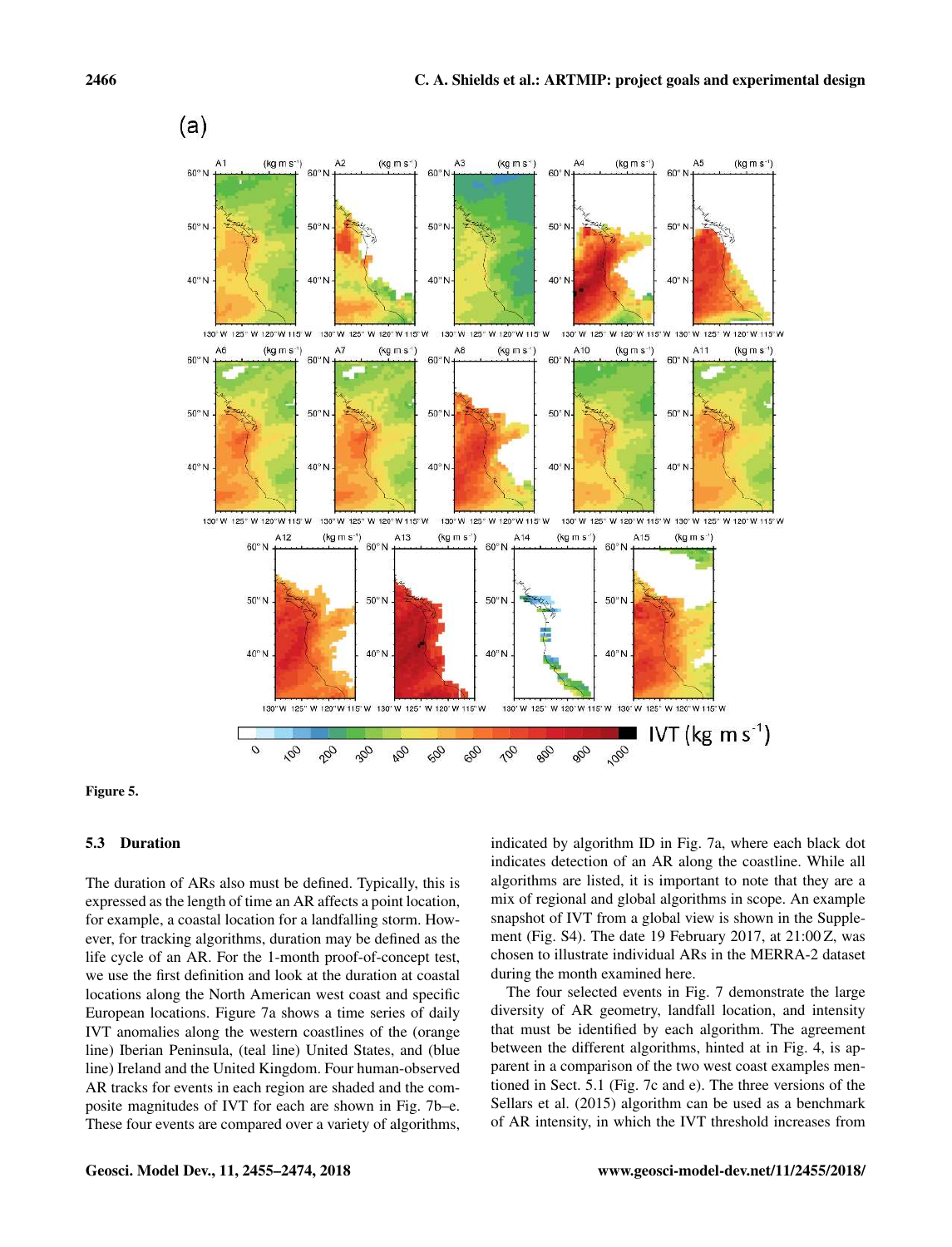

Figure 5. (a) Composite MERRA-2 IVT ( $kg \, \text{m}^{-1} \, \text{s}^{-1}$ ) for western North America for all AR occurrences for all grid points where ARs are detected. Algorithm IDs are found in Table 1. Algorithm A14 computes AR detection only for landfalling ARs at coastline grid points. The absence of color indicates no AR detection. (b) Same as panel (a) except for North Atlantic ARs. Algorithm A9 detects ARs at reference meridians. Note that the number of algorithms in this figure differs from panel (a) due to the regional constraint of the respective definitions.

 $300 \text{ kg m}^{-1} \text{ s}^{-1}$  (in A11) to  $700 \text{ kg m}^{-1} \text{ s}^{-1}$  (in A13). Relatively strong events are well captured by most algorithms (Fig. 7b–d), with few exceptions that are likely related to domain size. Agreement between algorithms on the duration or presence of an AR during weaker events is much more variable, such as that seen in Fig. 7e.

# 5.4 Comparison with precipitation observational datasets

The importance of understanding and tracking ARs ultimately boils down to impacts. AR-related precipitation can be the cause of major flooding, can fill local reservoirs, and can relieve droughts. How much precipitation falls, the rate at which it falls, and when and where it falls, specifically during AR events, is a metric we must consider for this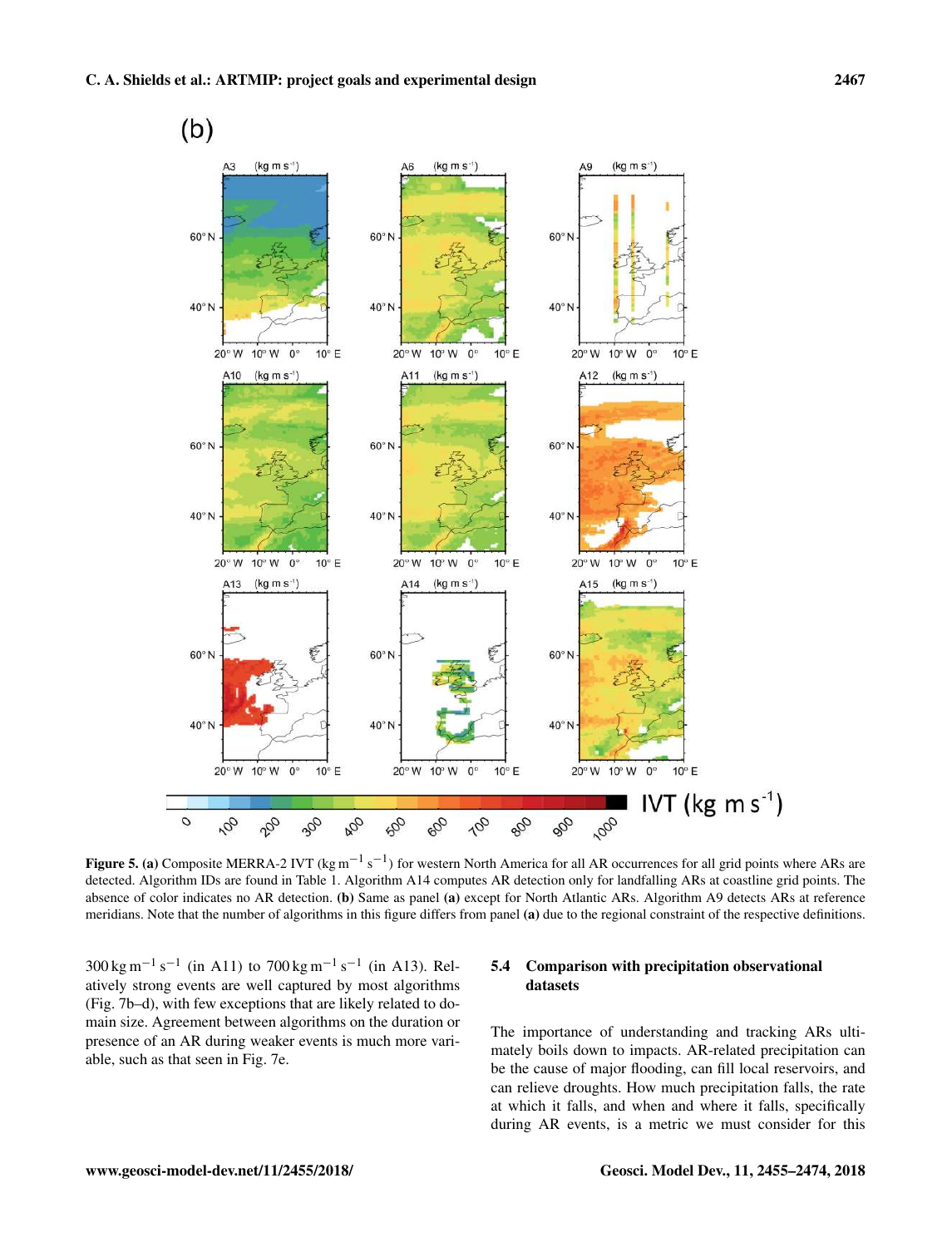

#### Figure 6.

project. The variation among the different algorithms can be seen in a comparison of precipitation characteristics for the event shown in Fig. 7c using MERRA-2 precipitation data (Fig. 8). The inset shows the landfalling mask from Shields and Kiehl (2016), which is used as a common base of comparison for landfall between the different algorithms. Precipitation related to the landfalling AR is isolated by focusing only on grid boxes that are tagged by each algorithm. Comparison shows a positive relationship between the average spatial coverage of the detected landfalling plume (y axis) and the average maximum precipitation rate at each time slice  $(x \text{ axis})$ . Generally, the durations of AR conditions along the coastline are higher for algorithms with broader coverage. The wide range of characteristics for this single well-defined event motivates further investigation.

As a part of Tier 1, methods will be evaluated using a variety of precipitation products in addition to MERRA-2, most relevant to the areas of interest. These include the Tropical Rainfall Measuring Mission (TRMM) Multisatellite Precipitation Analysis (TMPA) 3B42 product, version 7 (Huffman et al., 2007), the Global Precipitation Climatology Project (GPCP) dataset (Huffman et al., 2001), the Precipitation Estimation from Remotely Sensed Information Using Artificial Neural Networks (PERSIANN; Sorooshian et al., 2000), Livneh (Livneh et al., 2013), and E-OBS (Haylock et al., 2008). Tier 2 climate studies will use precipitation output, both convective and large-scale, from the CAM5 simulations. Finally, it is important to consider not only the uncertainties in attributing precipitation due to detection method but also the manner or technique used when assigning precipitation values to individual ARs.

#### 6 Summary

ARTMIP is a community effort designed to diagnose the uncertainties surrounding atmospheric river science based on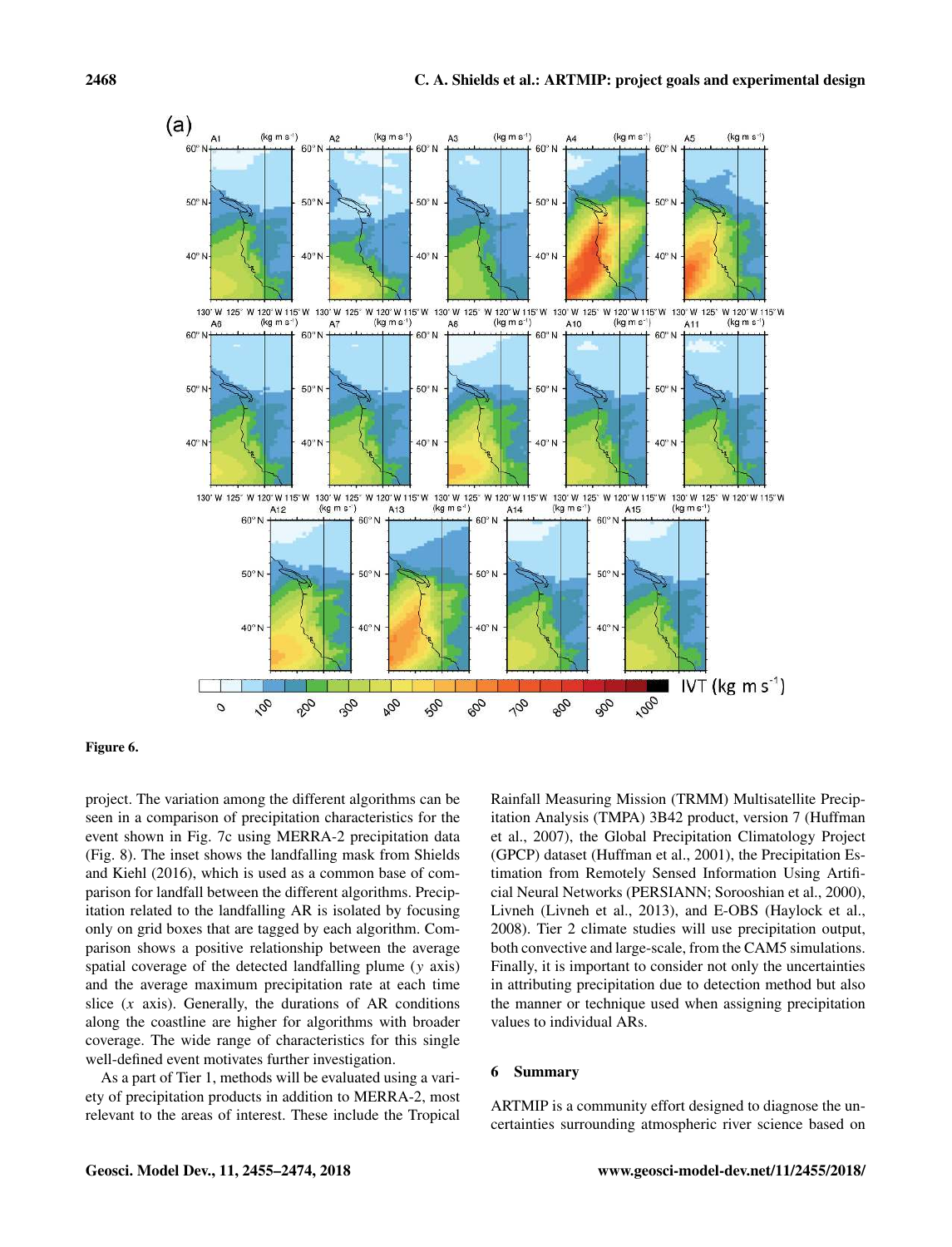

Figure 6. (a) Composite MERRA-2 IVT ( $\text{kg m}^{-1} \text{s}^{-1}$ ) but for landfalling ARs only along the North American west coast. Time instances where an AR was detected along the coastline were composited for the entire region. Algorithm masks are not necessary. (b) Same as panel (a) except for European coastlines. Note that the number of algorithms in this figure differs from panel (a) due to the regional constraint of the respective definitions.

detection methodology alone. Understanding the uncertainties and, importantly, the implications of those uncertainties, is the primary motivation for ARTMIP, whose goals are to provide the community with a deeper understanding of AR tracking, mechanisms, and impacts for both the weather forecasting and climate community. There are many detection algorithms currently in the literature that are often fundamentally different. Some algorithms detect ARs based on a condition at a certain point in time and space, while others follow, or track, ARs as a whole object through space and time. Some algorithms use absolute thresholds to determine moisture intensity, while others use relative measures, such as statistical or anomaly-based approaches. The many degrees of freedom, in both detection parameter and choice of thresholds or geometry, add to the uncertainty of defining an AR, in particular for gridded datasets such as reanalysis products, or model output. This project aims to disentangle some of these problems by providing a framework to compare detection schemes. The project is divided into two tiers. The first tier is mandatory for all participants and will provide a baseline by applying all algorithms to a common dataset, the MERRA-2 reanalysis. The second tier is optional and will focus on sensitivity studies such as comparison amongst a variety of reanalysis products, and a comparison using climate model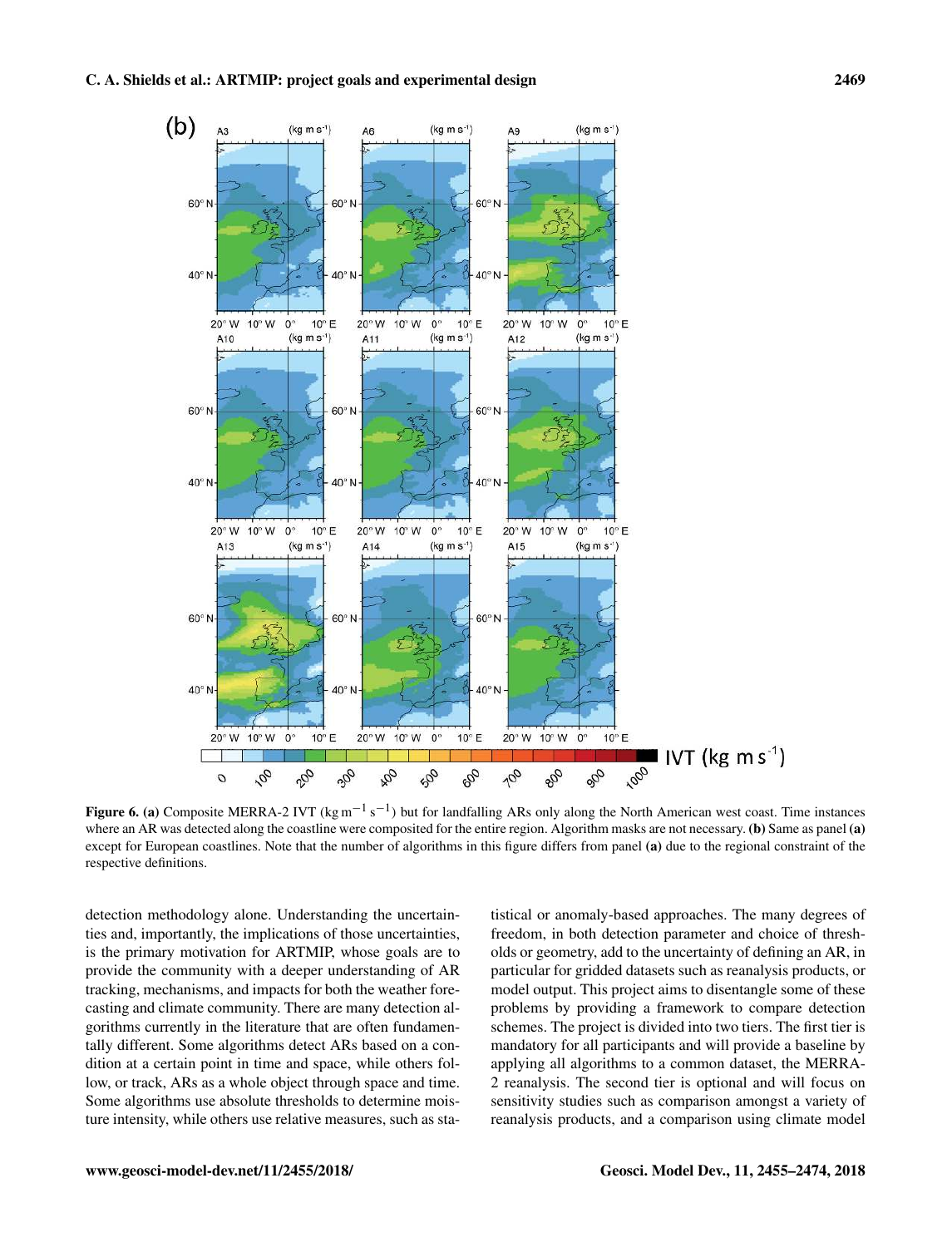

Figure 7. (a) Time series of daily IVT anomalies for (orange) Iberia, (teal) the US west coast, and (blue) Ireland and the UK. Four events of varying geometry and intensity are shaded in panel (a) and composites for each event are shown in panels (b)–(e). The black dots above the time series in panel (a) indicate time slices in which each event is detected by an algorithm.



Average maximum precip. rate (mm hr-1)

**Figure 8.** Focusing on the landfalling event in Fig. 7c, the average areal extent of the landfalling plume ( $\gamma$  axis) and average of the maximum precipitation rate at each detected time slice  $(x \text{ axis})$  are compared for each algorithm. The size of the markers corresponds to the duration of the event as described in Fig. 7.

data, utilizing both historical and future climate simulations. Metrics diagnosed by ARTMIP will, at minimum, include AR frequency, intensity, duration, climatology, and relationship to precipitation. Participation is open to any group with an AR detection algorithm or an interest in evaluating ART-MIP data. Participants will have full access to all ARTMIP data.

*Code and data availability.* Data for ARTMIP are described in Sect. 4. All 1-month proof-of-concept catalogues used for the figures and preliminary results in this paper are included in the Supplement. Source data for the full MERRA-2 Tier 1 catalogues are available from the Climate Data Gateway (CDG), https://doi.org/10.5065/D62R3QFS (NCAR/UCAR Climate Data Gateway, 2018). Full ARTMIP catalogues will be available to ART-MIP participants after the respective tier phases have been completed. Participation in ARTMIP is open to any person or group with an AR detection scheme and/or interest in analyzing data pro-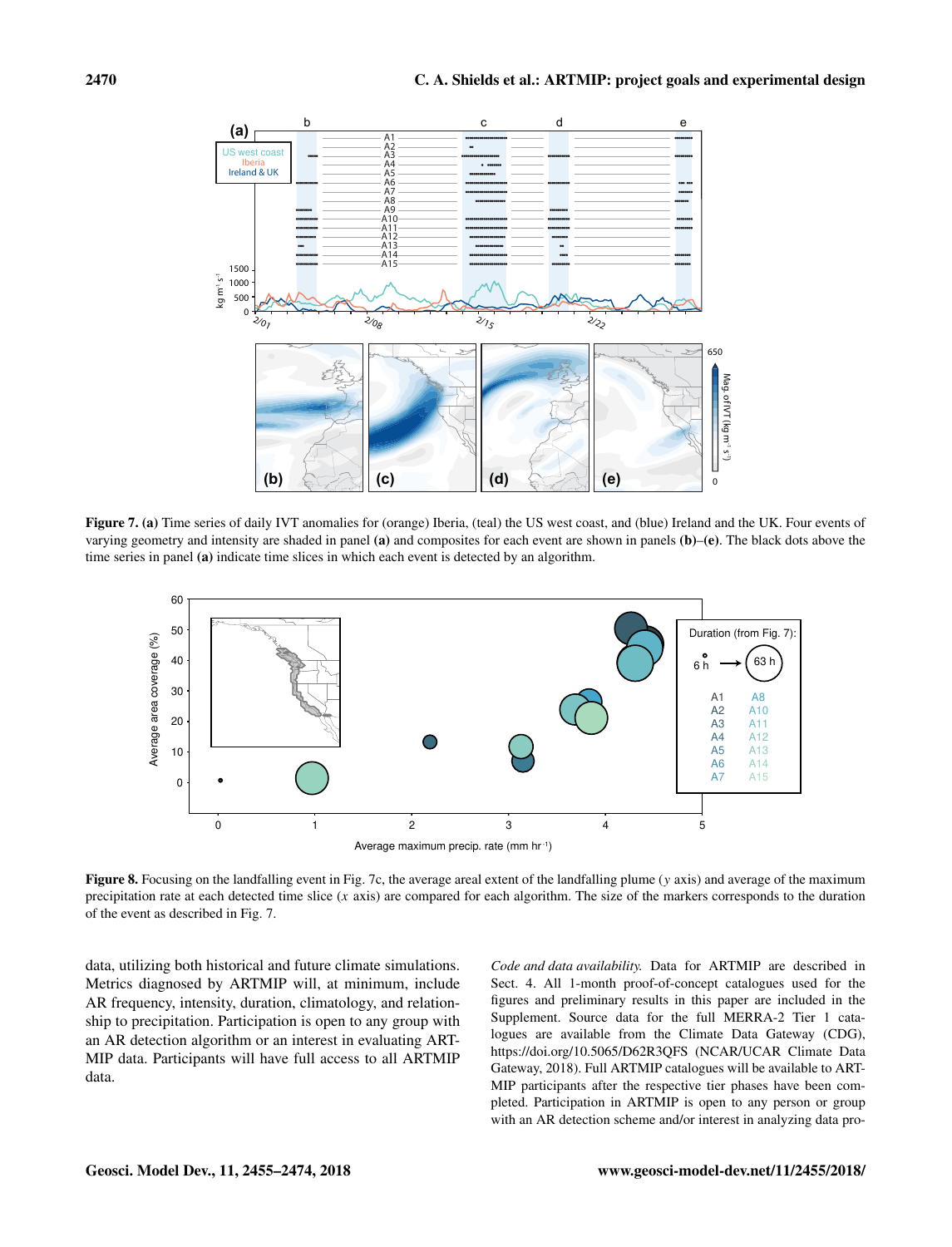#### C. A. Shields et al.: ARTMIP: project goals and experimental design 2471

duced by ARTMIP. To do so, contact C. Shields (shields@ucar.edu) or J. Rutz (jonathan.rutz@noaa.gov).

*Supplement.* The supplement related to this article is available online at: https://doi.org/10.5194/gmd-11-2455-2018-supplement.

*Competing interests.* Paul Ullrich is a topical editor of GMD; otherwise, the authors declare that they have no conflicts of interest.

*Acknowledgements.* The contributions from NCAR (cooperative agreement DE-FC02-97ER62402), PNNL, and LBNL to ARTMIP are supported by the US Department of Energy Office of Science Biological and Environmental Research (BER) as part of the Regional and Global Climate Modeling program. PNNL is operated for DOE by Battelle Memorial Institute under contract no. DE-AC05-76RL01830. LBNL is operated for DOE by the University of California under contract no. DE-AC02-05CH11231. Computing resources (ark:/85065/d7wd3xhc) were partially provided by the Climate Simulation Laboratory at NCAR's Computational and Information Systems Laboratory, sponsored by the National Science Foundation and other agencies, as well as Scripps Institute for Oceanography at the University of California, San Diego. Alexandre M. Ramos was supported through a postdoctoral grant (SFRH/BPD/84328/2012) from the Portuguese Science Foundation (Fundação para a Ciência e a Tecnologia, FCT). We also thank CW3E (Center for Western Weather and Extremes) for providing support for the first ARTMIP Workshop, and the many people and their sponsoring institutions involved with the ARTMIP project.

Edited by: Volker Grewe Reviewed by: two anonymous referees

#### References

- American Meteorological Society: Atmospheric River, Glossary of Meteorology, available at: http://glossary.ametsoc.org/wiki/ atmosphericriver (last access: 15 June 2018), 2017.
- Baggett, C. F., Barnes, E. A., Maloney, E. D., and Mundhenk, B. D.: Advancing atmospheric river forecasts into subseasonalto-seasonal time scales, Geophys. Res. Lett., 44, 7528–7536, https://doi.org/10.1002/2017gl074434, 2017.
- Barnes, E. A. and Polvani, L.: Response of the midlatitude jets, and of their variability, to increased greenhouse gases in the CMIP5 models, J. Climate, 26, 7117–7135, https://doi.org/10.1175/jclid-12-00536.1, 2013.
- Bonne, J., Steen-Larsen, H. C., Risi, C., Werner, M., Sodemann, H., Lacour, J. Fettweis, X., Cesana, G., Delmotte, M., Cattani, O., Vallelonga, P., Kjær, H. A., Clerbaux, C., Sveinbjörnsdóttir, A. E., and Masson-Delmotte, V.: The summer 2012 Greenland heat wave: In situ and remote sensing observations of water vapor isotopic composition during an atmospheric river event, J. Geophys. Res.-Atmos., 120, 2970–2989, https://doi.org/10.1002/2014JD022602, 2015.
- Compo, G. P., Whitaker, J. S., Sardeshmukh, P. D., Matsui, N., Allan, R. J., Yin, X., Gleason, B. E., Vose, R. S., Rutledge, G.,

Bessemoulin, P., Brönnimann, S. Brunet, M., Crouthamel, R. I., Grant, A. N., Groisman, P. Y., Jones, P. D., Kruk, M., Kruger, A. C., Marshall, G. J., Maugeri, M., Mok, H. Y., Nordli, Ø., Ross, T. F., Trigo, R. M., Wang, X. L., Woodruff, S. D., and Worley, S. J.: The Twentieth Century Reanalysis Project, Q. J. Roy. Meteor. Soc., 137, 1–28, https://doi.org/10.1002/qj.776, 2011.

- Cordeira, J. M., Ralph, F. M., and Moore, B. J.: The development and evolution of two atmospheric rivers in proximity to Western North Pacific tropical cyclones in October 2010, Mon. Weather Rev., 141, 4234–4255, https://doi.org/10.1175/mwr-d-13-00019.1, 2013.
- Dacre, H. F., Clark, P. A., Martinez-Alvarado, O., Stringer, M. A., and Lavers, D. A.: How do atmospheric rivers form?, B. Am. Meteorol. Soc., 96, 1243–1255, https://doi.org/10.1175/bams-d-14-00031.1, 2015.
- Dee, D. P., Uppala, S. M., Simmons, A. J., Berrisford, P., Poli, P., Kobayashi, S., Andrae, U., Balmaseda, M. A., Balsamo, G., Bauer, P., Bechtold, P., Beljaars, A. C. M., van de Berg, L., Bidlot, J., Bormann, N., Delsol, C., Dragani, R., Fuentes, M., Geer, A. J., Haimberger, L., Healy, S. B., Hersbach, H., Hólm, E. V., Isaksen, L., Kållberg, P., Köhler, M., Matricardi, M., McNally, A. P., Monge-Sanz, B. M., Morcrette, J.-J., Park, B.-K., Peubey, C., de Rosnay, P., Tavolato, C., Thépaut, J.-N., and Vitart, F.: The ERA-Interim reanalysis: configuration and performance of the data assimilation system, Q. J. Roy. Meteor. Soc., 137, 553–597, https://doi.org/10.1002/qj.828, 2011.
- DeFlorio, M., Waliser, D. E., Guan, B., Lavers, D., Ralph, F. M., and Vitart, F.: Global Assessment of Atmospheric River Prediction Skill, J. Hydrometeor., 19, 409–426, https://doi.org/10.1175/JHM-D-17-0135.1, 2018.
- Delworth, T. L., Rosati, A., Anderson, W., Adcroft, A. J., Balaji, V., Benson, R., Dixon, K., Griffies, S. M., Lee, H.-C., Pacanowski, R. C., Vecchi, G. A., Wittenberg, A. T., Zeng, F., and Zhang, R.: Simulated climate and climate change in the GFDL CM2.5 highresolution coupled climate model, J. Climate, 25, 2755–2781, https://doi.org/10.1175/jcli-d-11-00316.1, 2012.
- Dettinger, M. D.: Atmospheric rivers as drought busters on the U.S. West Coast, J. Hydrometeor., 14, 1721–1732, https://doi.org/10.1175/jhm-d-13-02.1, 2013.
- Dettinger, M. D., Ralph, F. M., Das, T., Neiman, P. J., and Cayan, D. R.: Atmospheric rivers, floods, and the water resources of California, Water, 3, 445–478, 2011.
- Gao, Y., Lu, J., Leung, L. R., Yang, Q., Hagos, S., and Qian, Y.: Dynamical and thermodynamical modulations on future changes of landfalling atmospheric rivers over western North America, Geophys. Res. Lett., 42, 7179–7186, https://doi.org/10.1002/2015gl065435, 2015.
- Gao, Y., Lu, J., and Leung, L. R.: Uncertainties in projecting future changes in atmospheric rivers and their impacts on heavy precipitation over Europe, J. Climate, 29, 6711–6726, https://doi.org/10.1175/jcli-d-16-0088.1, 2016.
- Gelaro, R., McCarty, W., Suárez, M. J., Todling, R., Molod, A., Takacs, L., Randles, C. A., Darmenov, A., Bosilovich, M. G., Reichle, R., Wargan, K., Coy, L., Cullather, R., Draper, C., Akella, S., Buchard, V., Conaty, A., da Silva, A. M., Gu, W., Kim, G.- K., Koster, R., Lucchesi, R., Merkova, D., Nielsen, J. E., Partyka, G., Pawson, S., Putman, W., Rienecker, M., Schubert, S. D., Sienkiewicz, M., and Zhao, B.: The Modern-Era Retrospective Analysis for Research and Applications, Version 2 (MERRA-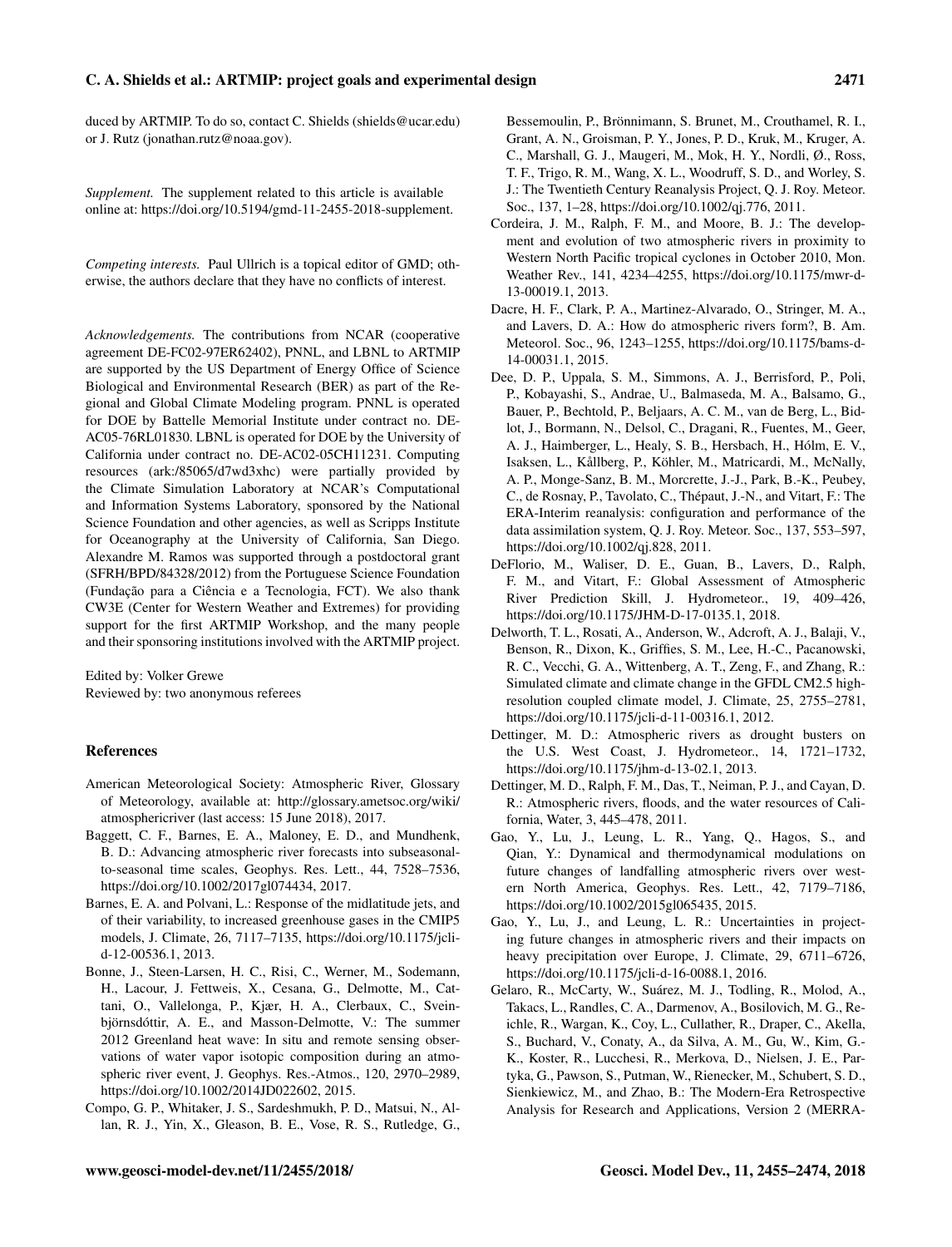2), J. Climate, 30, 5419–5454, https://doi.org/10.1175/jcli-d-16- 0758.1, 2017.

- Gershunov, A., Shulgina, T., Ralph, F. M., Lavers, D. A., and Rutz, J. J.: Assessing the climate-scale variability of atmospheric rivers affecting western North America, Geophys. Res. Lett., 44, 7900– 7908, https://doi.org/10.1002/2017gl074175, 2017.
- Global Modeling and Assimilation Office (GMAO): MERRA-2 inst3\_3d\_asm\_Np: 3d,3-Hourly,Instantaneous,Pressure-Level,Assimilation,Assimilated Meteorological Fields V5.12.4, Greenbelt, MD, USA, Goddard Earth Sciences Data and Information Services Center (GES DISC), https://doi.org/10.5067/QBZ6MG944HW0 (last access: 15 June 2018), 2015.
- Goldenson, N., Leung, L. R., Bitz, C. M., and Blanchard-Wrigglesworth, E.: Influence of Atmospheric River Events on Mountain Snowpack of the Western U.S., in review, 2018.
- Gorodetskaya, I. V., Tsukernik, M., Claes, K., Ralph, M. F., Neff, W. D., and Van Lipzig, N. P. M.: The role of atmospheric rivers in anomalous snow accumulation in East Antarctica, Geophys. Res. Lett., 41, 6199–6206, https://doi.org/10.1002/2014gl060881, 2014.
- Guan, B. and Waliser, D. E.: Detection of atmospheric rivers: Evaluation and application of an algorithm for global studies, J. Geophys. Res.-Atmos., 120, 12514–12535, https://doi.org/10.1002/2015jd024257, 2015.
- Guan, B. and Waliser, D. E.: Atmospheric rivers in 20 year weather and climate simulations: A multimodel, global evaluation, J. Geophys. Res.-Atmos., 122, 5556–5581, https://doi.org/10.1002/2016jd026174, 2017.
- Guan, B., Molotch, N. P., Waliser, D. E., Fetzer, E. J., and Neiman, P. J.: Extreme snowfall events linked to atmospheric rivers and surface air temperature via satellite measurements, Geophys. Res. Lett., 37, L20401, https://doi.org/10.1029/2010gl044696, 2010.
- Guan, B., Waliser, D. E., and Ralph, F. M.: An Intercomparison between Reanalysis and Dropsonde Observations of the Total Water Vapor Transport in Individual Atmospheric Rivers, J. Hydrometeor., 19, 321–337, https://doi.org/10.1175/JHM-D-17- 0114, 2018.
- Hagos, S., Leung, L. R., Yang, Q., Zhao, C., and Lu, J.: Resolution and dynamical core dependence of atmospheric river frequency in global model simulations, J. Climate, 28, 2764–2776, https://doi.org/10.1175/jcli-d-14-00567.1, 2015.
- Hagos, S. M., Leung, L. R., Yoon, J.-H., Lu, J., and Gao, Y.: A projection of changes in landfalling atmospheric river frequency and extreme precipitation over western North America from the Large Ensemble CESM simulations, Geophys. Res. Lett., 43, 1357–1363, https://doi.org/10.1002/2015gl067392, 2016.
- Haylock, M. R., Hofstra, N., Klein Tank, A. M. G., Klok, E. J., Jones, P. D., and New, M.: A European daily highresolution gridded data set of surface temperature and precipitation for 1950–2006, J. Geophys. Res., 113, D20119, https://doi.org/10.1029/2008jd010201, 2008.
- Huffman, G. J., Adler, R. F., Morrissey, M. M., Bolvin, D. T., Curtis, S., Joyce, R., McGavock, B., and Susskind, J.: Global precipitation at one-degree daily resolution from multisatellite observations, J. Hydrometeor., 2, 36–50, https://doi.org/10.1175/1525- 7541(2001)002<0036:gpaodd>2.0.co;2, 2001.
- Huffman, G. J., Bolvin, D. T., Nelkin, E. J., Wolff, D. B., Adler, R. F., Gu, G., Hong, Y., Bowman, K. P., and Stocker, E. F.: The TRMM Multisatellite Precipitation Analysis (TMPA): Quasi-Global, Multiyear, Combined-Sensor Precipitation Estimates at Fine Scales, J. Hydrometeor., 8, 38–55, https://doi.org/10.1175/jhm560.1, 2007.
- Huning, L. S., Margulis, S. A., Guan, B., Waliser, D. E., and Neiman, P. J.: Implications of detection methods on characterizing atmospheric river contribution to seasonal snowfall across Sierra Nevada, USA, Geophys. Res. Lett., 44, 10445–10453, https://doi.org/10.1002/2017gl075201, 2017.
- Jankov, I., Bao, J.-W., Neiman, P. J., Schultz, P. J., Yuan, H., and White, A. B.: Evaluation and comparison of microphysical algorithms in ARW-WRF model simulations of atmospheric river events affecting the California coast, J. Hydrometeor., 10, 847– 870, https://doi.org/10.1175/2009jhm1059.1, 2009.
- Kalnay, E., Kanamitsu, M., Kistler, R., Collins, W., Deaven, D., Gandin, L., Iredell, M., Saha, S., White, G., Woollen, J., Zhu, Y., Leetmaa, A., Reynolds, R., Chelliah, M., Ebisuzaki, W., Higgins, W., Janowiak, J., Mo, K. C., Ropelewski, C., Wang, J., Jenne, R., and Joseph, D.: The NCEP/NCAR 40-Year Reanalysis Project, B. Am. Meteorol. Soc., 77, 437–471, https://doi.org/10.1175/1520 0477(1996)077<0437:tnyrp>2.0.co;2, 1996.
- Kim, J., Waliser, D. E., Neiman, P. J., Guan, B., Ryoo, J.-M., and Wick, G. A.: Effects of atmospheric river landfalls on the cold season precipitation in California, Clim. Dynam., 40, 465–474, https://doi.org/10.1007/s00382-012-1322-3, 2013.
- Kobayashi, S., Ota, Y., Harada, Y., Ebita, A., Moriya, M., Onoda, H., Onogi, K., Kamahori, H., Kobayashi, C., Endo, H., Miyaoka, K., and Takahashi, K.: The JRA-55 Reanalysis: General Specifications and Basic Characteristics, J. Meteorol. Soc. Jpn., 93, 5–48, https://doi.org/10.2151/jmsj.2015-001, 2015.
- Lavers, D. A. and Villarini, G.: The contribution of atmospheric rivers to precipitation in Europe and the United States, J. Hydrol., 522, 382–390, https://doi.org/10.1016/j.jhydrol.2014.12.010, 2015.
- Lavers, D. A., Villarini, G., Allan, R. P., Wood, E. F., and Wade, A. J.: The detection of atmospheric rivers in atmospheric reanalyses and their links to British winter floods and the large-scale climatic circulation, J. Geophys. Res.-Atmos., 117, D20106, https://doi.org/10.1029/2012jd018027, 2012.
- Lavers, D. A., Allan, R. P., Villarini, G., Lloyd-Hughes, B., Brayshaw, D. J., and Wade, A. J.: Future changes in atmospheric rivers and their implications for winter flooding in Britain, Environ. Res. Lett., 8, 34010, https://doi.org/10.1088/1748- 9326/8/3/034010, 2013.
- Lavers, D. A., Pappenberger, F., and Zsoter, E.: Extending mediumrange predictability of extreme hydrological events in Europe, Nat. Comm., 5, 5382, https://doi.org/10.1038/ncomms6382, 2014.
- Lavers, D. A., Ralph, F. M., Waliser, D. E., Gershunov, A., and Dettinger, M. D.: Climate change intensification of horizontal water vapor transport in CMIP5, Geophys. Res. Lett., 42, 5617–5625, https://doi.org/10.1002/2015GL064672, 2015.
- Leung, L. R. and Qian, Y.: Atmospheric rivers induced heavy precipitation and flooding in the western U.S. simulated by the WRF regional climate model, Geophys. Res. Lett., 36, L03820, https://doi.org/10.1029/2008gl036445, 2009.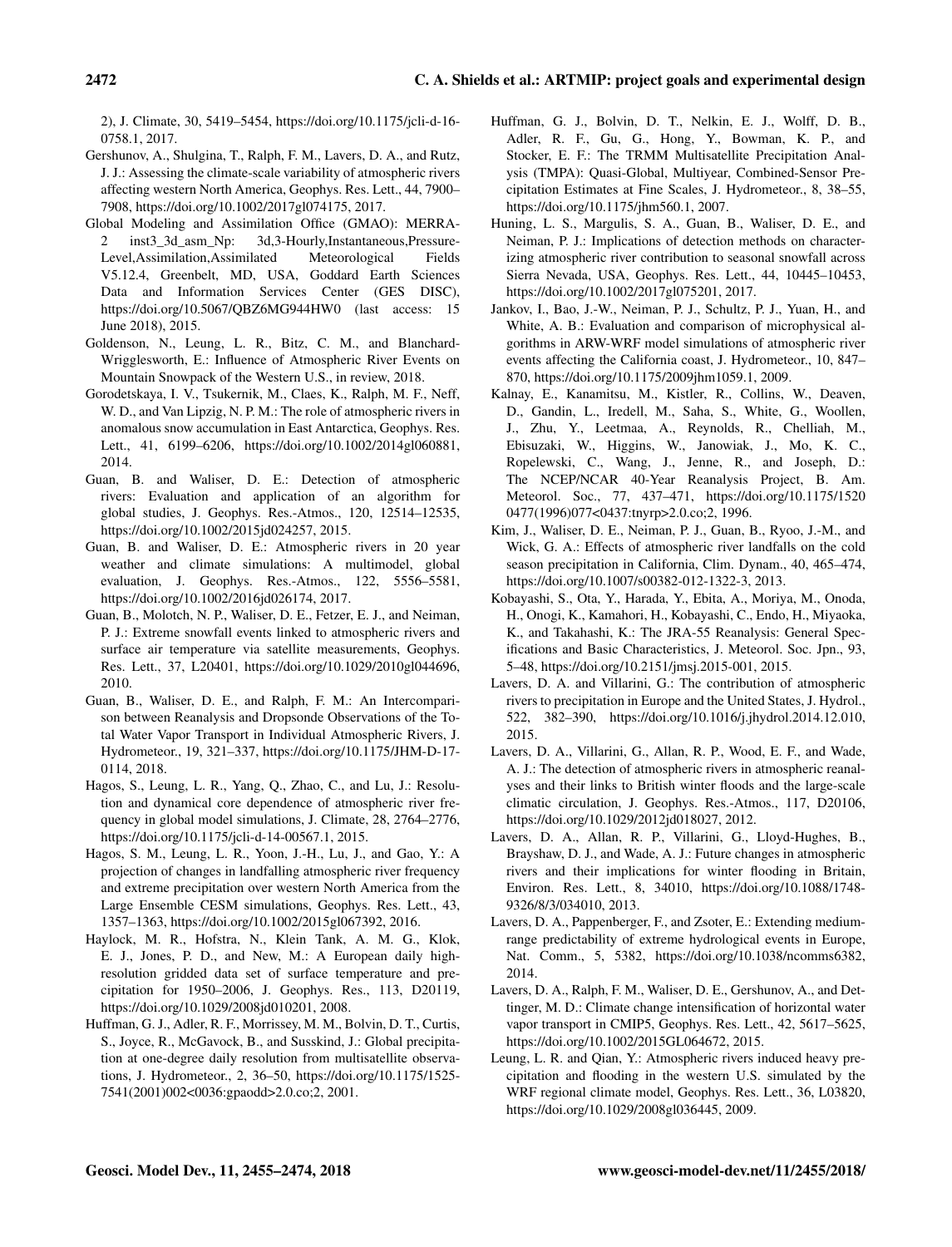#### C. A. Shields et al.: ARTMIP: project goals and experimental design 2473

- Livneh, B., Rosenberg, E. A., Lin, C., Nijssen, B., Mishra, V., Andreadis, K. M., Maurer, E. P., and Lettenmaier, D. P.: A long-term hydrologically based dataset of land surface fluxes and states for the conterminous United States: Update and Extensions, J. Climate, 26, 9384–9392, https://doi.org/10.1175/jcli-d-12-00508.1, 2013.
- Lora, J. M., Mitchell, J. L., Risi, C., and Tripati, A. E.: North Pacific atmospheric rivers and their influence on western North America at the Last Glacial Maximum, Geophys. Res. Lett., 44, 1051– 1059, https://doi.org/10.1002/2016gl071541, 2017.
- Mahoney, K., Jackson, D. L., Neiman, P., Hughes, M., Darby, L., Wick, G., White, A., Sukovich, E., and Cifelli, R.: Understanding the role of atmospheric rivers in heavy precipitation in the Southeast United States, Mon. Weather Rev., 144, 1617–1632, https://doi.org/10.1175/mwr-d-15-0279.1, 2016.
- Nayak, M. A., Villarini, G., and Lavers, D. A.: On the skill of numerical weather prediction models to forecast atmospheric rivers over the central United States, Geophys. Res. Lett., 41, 4354– 4362, https://doi.org/10.1002/2014gl060299, 2014.
- NCAR/UCAR Climate Data Gateway: 3-hourly MERRA2 IVT, uIVT, vIVT,IWV data computed for ARTMIP, https://doi.org/10.5065/D62R3QFS, last access: 15 June 2018.
- Neale, R. B., Chen, C. C., Gettelman, A., Lauritzen, P. H., Park, S., Williamson, D. L., Conley, A. J., Garcia, R., Kinnison, D., Lamarque, J. F., and Marsh, D.: Description of the NCAR community atmosphere model (CAM 5.0), NCAR Tech. Note NCAR/TN-486+STR, 2010.
- Neff, W., Compo, G. P., Ralph F. M., and Shupe, M. D.: Continental heat anomalies and the extreme melting of the Greenland ice surface in 2012 and 1889, J. Geophys. Res.-Atmos., 119, 6520– 6536, https://doi.org/10.1002/2014JD021470, 2014.
- Neiman, P. J., Ralph, F. M., Wick, G. A., Kuo, Y.-H., Wee, T.-K., Ma, Z., Taylor, G. H., and Dettinger, M. D.: Diagnosis of an intense atmospheric river impacting the Pacific Northwest: storm summary and offshore vertical structure observed with COS-MIC satellite retrievals, Mon. Weather Rev., 136, 4398–4420, https://doi.org/10.1175/2008mwr2550.1, 2008.
- Neiman, P. J., Schick, L. J., Ralph, F. M., Hughes, M., and Wick, G. A.: Flooding in western Washington: The connection to atmospheric rivers, J. Hydrometeor., 12, 1337–1358, https://doi.org/10.1175/2011jhm1358.1, 2011.
- Neu, U., Akperov, M. G., Bellenbaum, N., Benestad, R., Blender, R., Caballero, R., Cocozza, A., Dacre, H. F., Feng, Y., Fraedrich, K., Grieger, J., Gulev, S., Hanley, J., Hewson, T., Inatsu, M., Keay, K., Kew, S. F., Kindem, I., Leckebusch, G. C., Liberato, M. L. R., Lionello, P., Mokhov, I. I., Pinto, J. G., Raible, C. C., Reale, M., Rudeva, I., Schuster, M., Simmonds, I., Sinclair, M., Sprenger, M., Tilinina, N. D., Trigo, I. F., Ulbrich, S., Ulbrich, U., Wang, X. L., and Wernli, H.: IMILAST: A community effort to intercompare extratropical cyclone detection and tracking algorithms, B. Am. Meteorol. Soc., 94, 529–547, https://doi.org/10.1175/bams-d-11-00154.1, 2013.
- Newman, M., Kiladis, G. N., Weickmann, K. M., Ralph, F. M., and Sardeshmukh, P. D.: Relative contributions of synoptic and lowfrequency eddies to time-mean atmospheric moisture transport, including the role of atmospheric rivers, J. Climate, 25, 7341– 7361, 2012.
- Paltan, H., Waliser, D., Lim, W. H., Guan, B., Yamazaki, D., Pant, R., and Dadson, S.: Global floods and water availability driven by atmospheric rivers, Geophys. Res. Lett., 44, 10387–10395, https://doi.org/10.1002/2017gl074882, 2017.
- Payne, A. E. and Magnusdottir, G.: An evaluation of atmospheric rivers over the North Pacific in CMIP5 and their response to warming under RCP 8.5, J. Geophys. Res.-Atmos., 120, 11173– 11190, https://doi.org/10.1002/2015jd023586, 2015.
- Payne, A. E. and Magnusdottir, G.: Persistent landfalling atmospheric rivers over the west coast of North America, J. Geophys. Res.-Atmos., 121, 13287–13300, https://doi.org/10.1002/2016jd025549, 2016.
- Ralph, F. M., Neiman, P. J., and Wick, G. A.: Satellite and CAL-JET aircraft observations of atmospheric rivers over the Eastern North Pacific Ocean during the Winter of 1997/98, Mon. Weather Rev., 132, 1721–1745, https://doi.org/10.1175/1520- 0493(2004)132<1721:sacaoo>2.0.co;2, 2004.
- Ralph, F. M., Neiman, P. J., Wick, G. A., Gutman, S. I., Dettinger, M. D., Cayan, D. R., and White, A. B.: Flooding on California's Russian River: Role of atmospheric rivers, Geophys. Res. Lett., 33, L13801, https://doi.org/10.1029/2006gl026689, 2006.
- Ralph, F. M., Coleman, T., Neiman, P. J., Zamora, R. J., and Dettinger, M. D.: Observed impacts of duration and seasonality of atmospheric river landfalls on soil moisture and runoff in Coastal Northern California, J. Hydrometeor., 14, 443–459, https://doi.org/10.1175/jhm-d-12-076.1, 2013.
- Ralph, F. M., Prather, K. A., Cayan, D., Spackman, J. R., DeMott, P., Dettinger, M., Fairall, C., Leung, R., Rosenfeld, D., Rutledge, S., Waliser, D., White, A. B., Cordeira, J., Martin, A., Helly, J., and Intrieri, J.: CalWater Field studies designed to quantify the roles of atmospheric rivers and aerosols in modulating U.S. West Coast precipitation in a changing climate, B. Am. Meteorol. Soc., 97, 1209–1228, https://doi.org/10.1175/bams-d-14- 00043.1, 2016.
- Ralph, F. M., Dettinger, M., Lavers, D., Gorodetskaya, I. V., Martin, A., Viale, M., White, A. B., Oakley, N., Rutz, J., Spackman, J. R., Wernli, H., and Cordeira, J.: Atmospheric Rivers Emerge as a Global Science and Applications Focus, B. Am. Meteorol. Soc., 98, 1969–1973, https://doi.org/10.1175/bams-d-16-0262.1, 2017.
- Ramos, A. M., Nieto, R., Tomé, R., Gimeno, L., Trigo, R. M., Liberato, M. L. R., and Lavers, D. A.: Atmospheric rivers moisture sources from a Lagrangian perspective, Earth Syst. Dynam., 7, 371–384, https://doi.org/10.5194/esd-7-371-2016, 2016a.
- Ramos, A. M., Tomé, R., Trigo, R. M., Liberato, M. L. R., and Pinto, J. G.: Projected changes in atmospheric rivers affecting Europe in CMIP5 models, Geophys. Res. Lett., 43, 9315–9323, https://doi.org/10.1002/2016gl070634, 2016b.
- Rutz, J. J., Steenburgh, W. J., and Ralph, F. M.: Climatological characteristics of atmospheric rivers and their inland penetration over the Western United States, Mon. Weather Rev., 142, 905–921, https://doi.org/10.1175/mwr-d-13-00168.1, 2014.
- Ryoo, J.-M., Waliser, D. E., Waugh, D. W., Wong., S., Fetzer, E. J., and Fung, I.: Classification of atmospheric river events on the U.S. West Coast using a trajectory model, J. Geophys. Res.-Atmos., 120, 3007–3028, https://doi.org/10.1002/2014JD022023, 2015.
- Saha, S., Moorthi, S., Wu, X., Wang, J., Nadiga, S., Tripp, P., Behringer, D., Hou, Y.-T., Chuang, H., Iredell, M., Ek, M.,